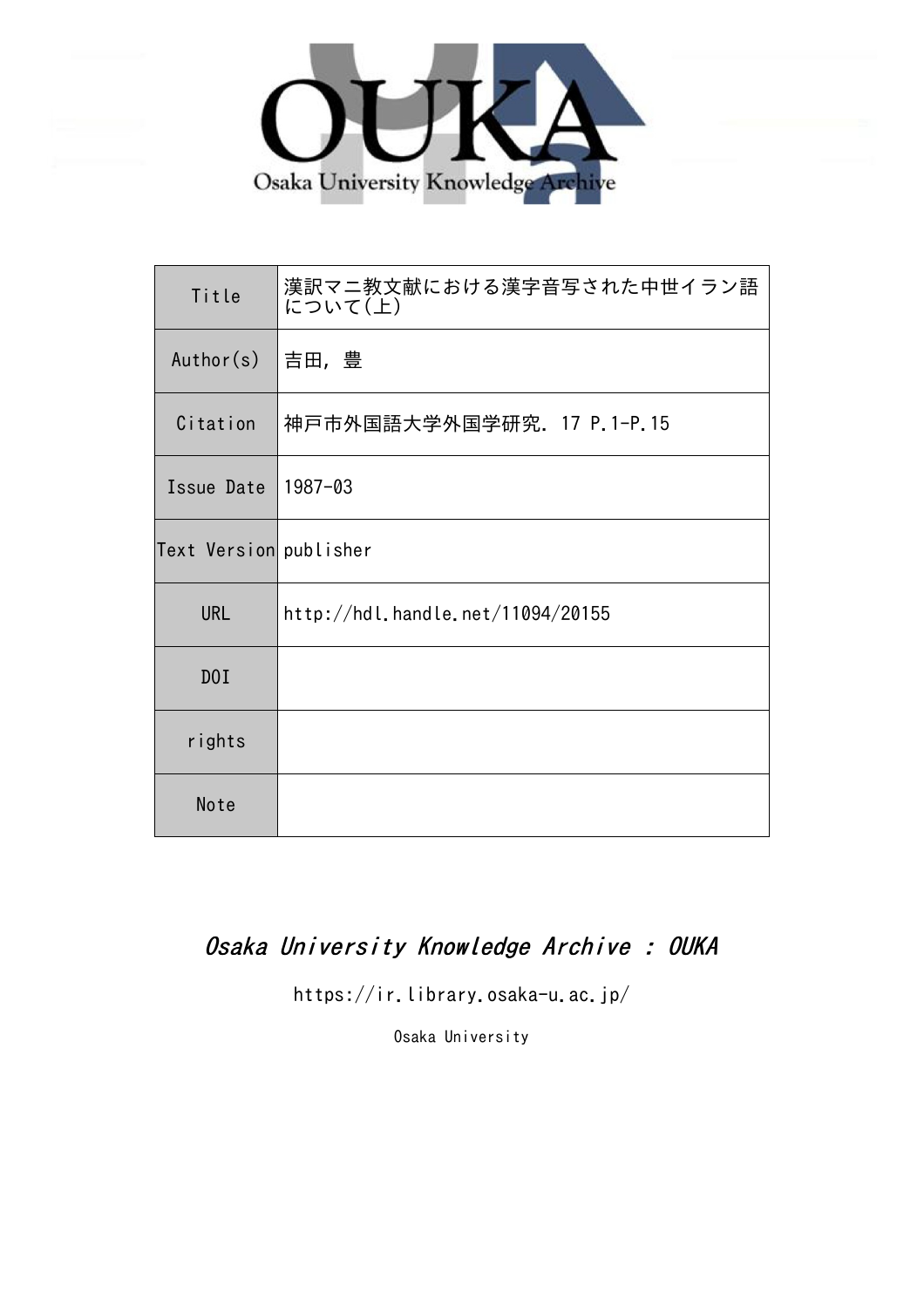# 「漢訳マニ教文献における漢字音写された 中世イラン語について | (上)\*

### 吉 兽 H

日 次

 $\mathbf{1}$ 資料

 $2^{+}$ リスト

 $3.$ 不明語のリスト

#### 資 料 1.

敦煌千仏洞で発見された漢文文書の中には、マニ教文献も発見されており, 現在までのところ次の3点が知られている:

(i) 北京図書館所蔵 宇56

(ii) 大英図書館所蔵 S3969+フランス国立図書館所蔵 P 3884 (P 3884 はS3969に直接後続する)

(iii) 大英図書館所蔵 S 2659

このうち(i)と(iii)は首欠であり訳出年代は不明である。(i)はさらに奥題を も欠いており、そのタイトルは不明であるが、(iii)には奥題があり「下部讃一 巻 | と書かれている。 一方 (ii) は末尾を欠くものの首部を有しており, 「摩尼 光佛教法儀略」というタイトルを持ち、開元19年(=A.D.731)に訳されたもの  $(2)$ であることがわかる。これらの文献は、最初に研究・翻訳した研究者たちの命

この研究は、「同」(下)を以って完結する予定である。因みに下編の内容は次の通りである:4. 転写のシステム;5.漢字音写から知られるイラン語の発音;6.例外的転写;7.索引。

本稿では普通に使われている略号以外に、次の略号が用いられる: BBB=W.B. Henning, Ein manichäisches Bet-und Beichtbuch, APAW 1936, Nr. 10; GMS = I. Gershevitch, A grammar of Manichean Sogdian, Oxford, 1954; KG = W. Sundermann, Mitteliranische manichäische Texte kirchengeschichtlichen Inhalts, BTT XI, Berlin, 1981.

<sup>(1)</sup> トゥルファンで発見された、漢訳マニ教経典の断片については T. Thilo, JA 269, 1981, p. 50参照。

<sup>(2)</sup> 現存の写本の訳出及び書写年代に関する従来の説については、 P. Bryder, The Chinese transformation of Manichaeism, Bokförlaget Plus Ultra, 1985, pp. 34-66参照。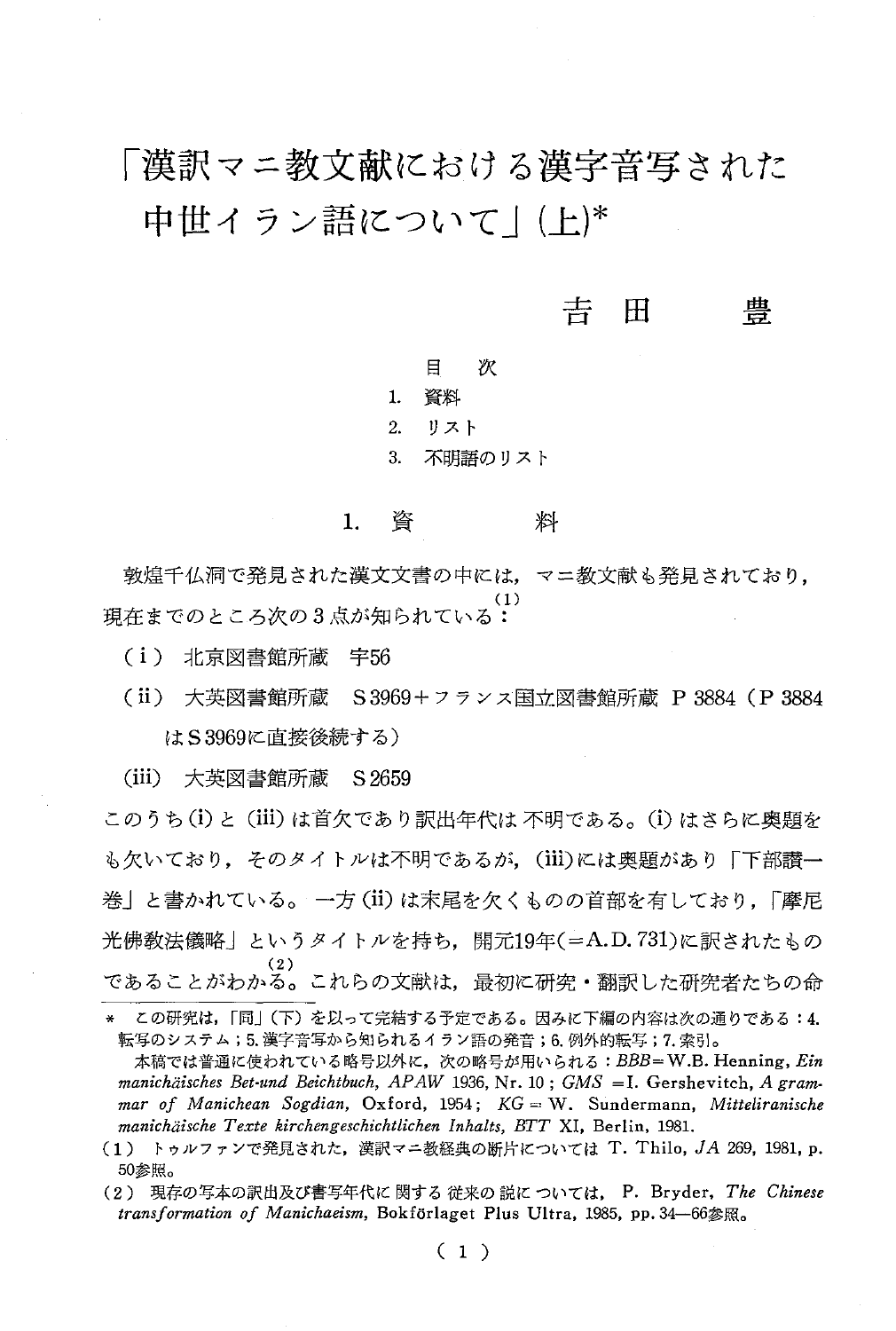名に従って、(i)はTraité manichéen (Tと略す), (ii)は Compendium of the doctrines and styles of the teaching of Mani (C  $\geq$   $\mathbb{R}$  +). (iii)  $\downarrow \uparrow$ Chinese Manichaean hymnscroll (Hと略す) と呼ばれてきた。

この3種の文献の text は数箇所に収録されている。本稿ではそれらのうち で最も簡単に利用できる,『大正大蔵経』 第54卷に収録されたものを用いるこ とにする。『大正大蔵経』では,Tは No.2141 B として pp.1281―1286に,C は No. 2141A として pp. 1279-1281に, Hは No. 2140 として pp. 1270-1279 に収録されている。

漢訳マニ教文献は、中世イラン語(中世ペルシア語、パルティア語及びソグ ド語)から翻訳されたものであり,その中には多数の漢字によって音写された 中世イラン語の単語が含まれている。中でもHには,3つの讃歌がちょうど仏 典に於ける陀羅尼のように音写されている。このような音写語をもとのイラン 語に還元する作業は、次のような諸研究に於いてなされてきた:

E. Chavannes and P. Pelliot, 'Un traité manichéen retrouvé en Chine', JA 1911, pp. 499-617  $[-TR I]$ ; JA 1913, pp. 99 - 199, 261 - 394  $\lceil = TR \rceil$ 

- 石田幹之助,「敦煌發見『摩尼光佛教法儀略』に見えたる二三の言語に就い て |, 『白鳥博士還暦記念東洋史論叢』, 東京, 1925, pp. 157-172 (『東亜 文化史叢考』, 東京, 1973, pp. 285-298 に再録。引用はこの本より)[= Ishida<sup>1</sup>
- E. Waldschmidt and W. Lentz, 'A Chinese Manichaean hymnal from Tun-Huang', *JRAS* 1926, pp. 116-122; 298-299  $\Gamma = W$ .-L. 1926

, Die Stellung Jesu im Manichäismus,  $APAW$  1926, No. 4  $\Gamma = W - L$ . i

, Manichaische Dogmatik aus chinesischen und iranischen Texten', SPAW 1933, pp. 480–607  $\lceil = W,-L, i\rceil$ (3) それらについて簡単には, Bryder, ibid. 参照。そこにはTの読みをチェックしたE. Aurous-

seau, BEFEO 12, 1912, pp. 53-63 もつけ加えることができる。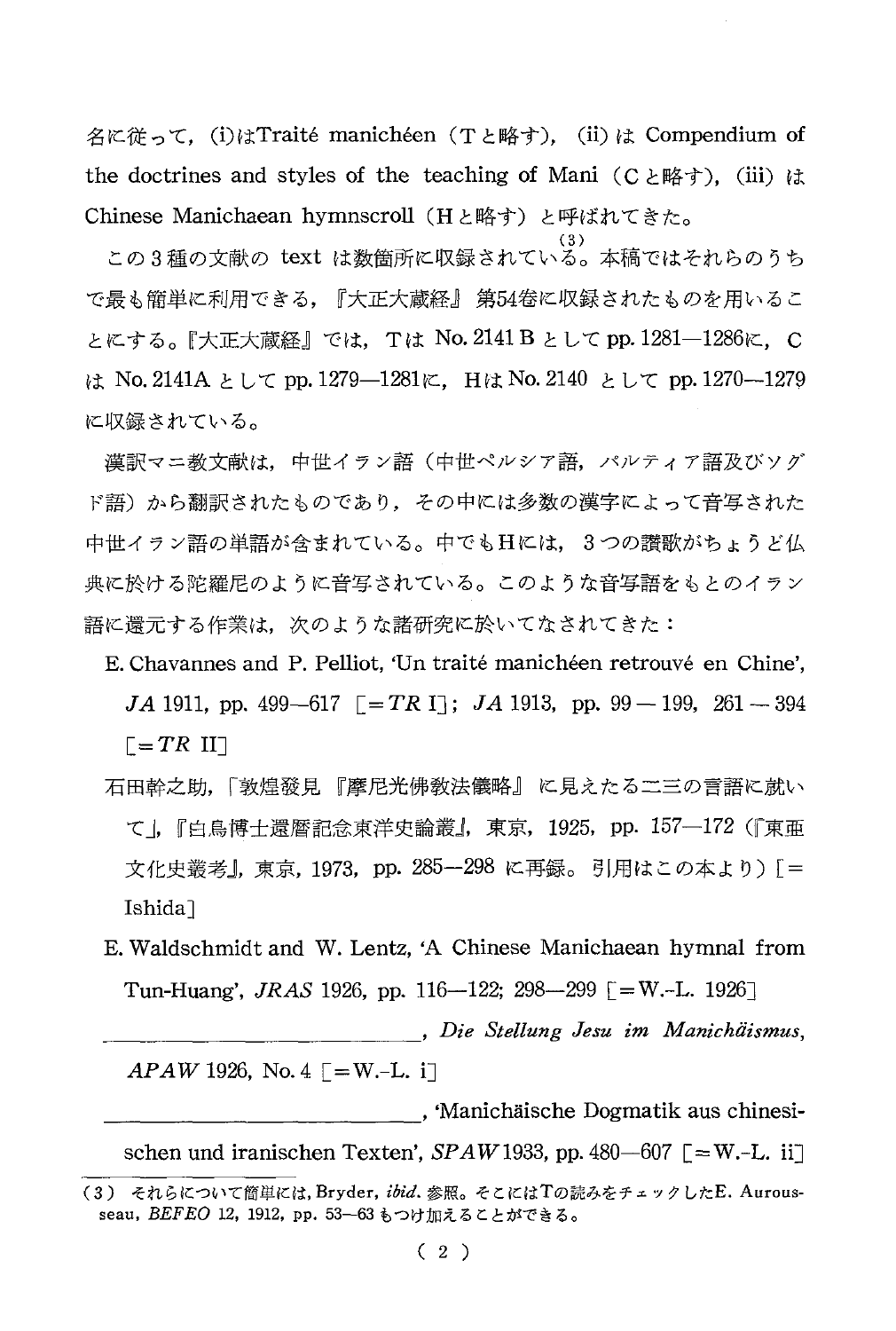- P. Pelliot, 'Neuf notes sur question d'Asie Centrale', TP 26, 1929, pp. 201-266, 特に pp. 248 sq. [=Pelliot 1929]
- E. Benveniste, 'Un titre iranien manichéen en transcription chinoise', Études d'orientalisme publiées par le Musée Guimet à la mémoire *de Raymonde Linossier*, Paris, 1932, pp. 155—158 [=Benveniste 1932]
- W.B. Henning, apud Tsui Chi, 'Mo ni chiao hsia pu tsan "The lower (second?) section of the Manichæan hymns"', BSOAS 11, 1943, pp. 174—219  $\lceil$  = Henning, apud Tsui Chi
- G. Haloun and W.B. Henning, 'The compendium of the doctrines and styles of the teaching of Mani, the Buddha of Light, AM N.S. 3, 1952, pp. 184-212 [=Haloun and Henning]
- A. van Tongerloo, 'La structure de la communauté manichéene dans le Turkestan Chinois à la lumière des emprunts moyen-iraniens en ouigour', CAJ 26, 1982, pp.262-288  $\Gamma$ = Tongerloo 1982
- E. Morano, 'The Sogdian hymns of Stellung Jesu', East and West N. S. 32, 1982, pp.9-43  $\Gamma$ =Morano 1982
- Y. Yoshida, 'Manichaean Aramaic in the Chinese hymnscroll', BSOAS 46, 1983, pp. 326-331 [=Yoshida 1983]
- P. Bryder, The Chinese transformation of Manichaeism: a study of Chinese Manichaean terminology, Bokförlaget Plus Ultra, 1985  $\Gamma$  = Bryder 1985
- 吉田 豊,「大谷探険隊将来中世イラン語文書管見」,『オリエント』 第28卷. 1985  $\sqrt{=}$  Yoshida 1985
- , Review of Bryder 1985 (forthcoming in  $BSOAS$ )[=Yoshida, forthcoming a]
- , Remarks on the third phonetic hymn of the Chinese Manichaean hymnscroll'  $\lceil = \text{Yoshida}$ , forthcoming b
- J. Hamilton, Manuscrits outgours du IX<sup>e</sup>-X<sup>e</sup> siècle de Touen-Houang: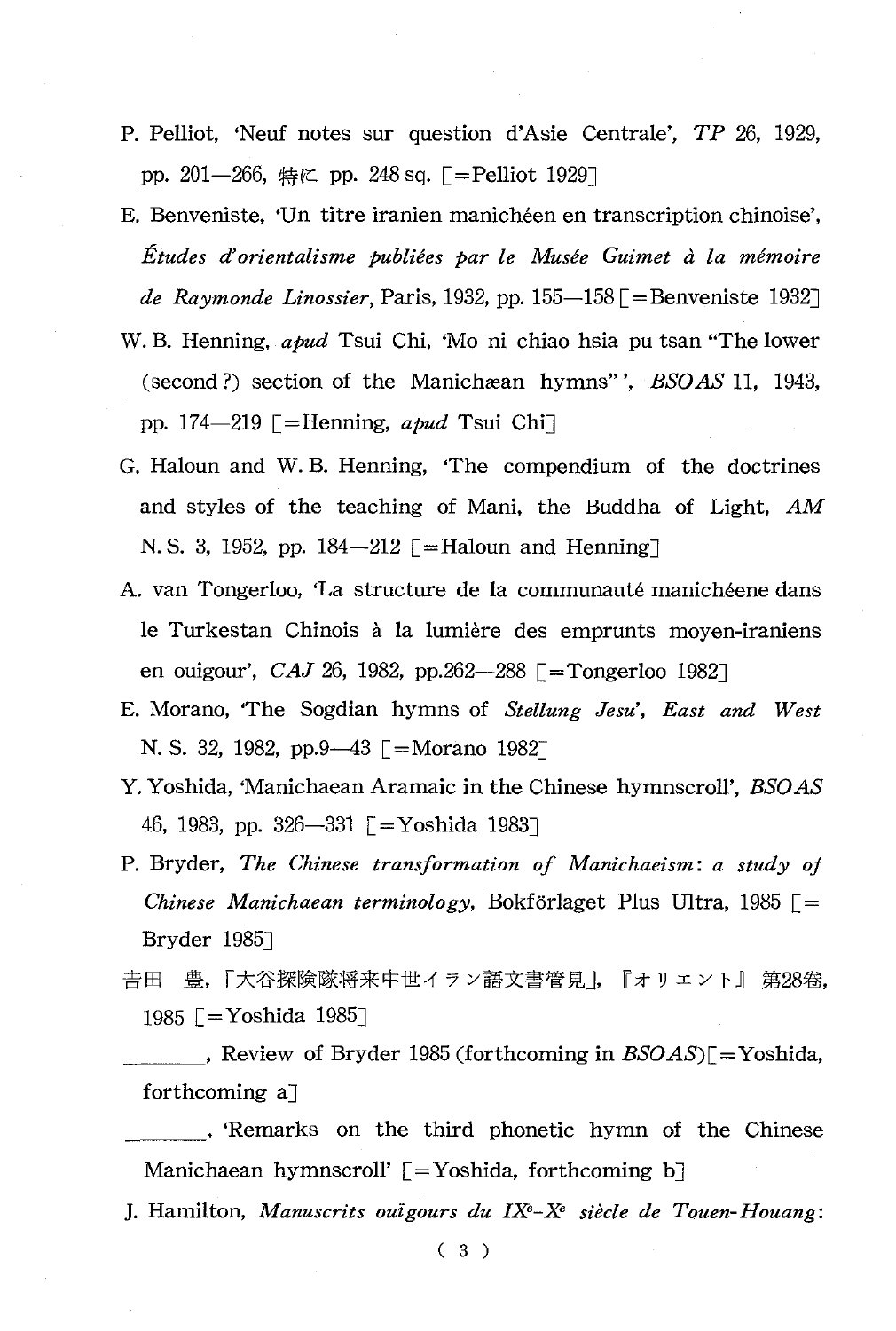Textes établis, traduits, et commentés, Paris, 1986, pp. 37-53

本稿は、これらの研究によって対応のイラン語形が明らかになった音写語を 集め、整理することを目的としている。この作業によって、たとえ些細なもの であれ、中世イラン語及び漢語の音韻史研究のための資料が提供されるであろ う。特に漢語の研究者にとって、この資料が利用し易いものとなれば幸いであ  $(4)$ る。さらに、本稿で解明された音写のシステムを参考にすることによって、未 だに対応のイラン語形が明らかになっていない音写語が,将来復元され得るか  $(5)$ もしれない。

#### 2. IJ. ス  $\mathbf{F}$

下記のリストは、上記の3種の資料に現われる音写形を、おおむね M. Boyce, A word-list of Manichaean Middle Persian and Parthian, Acta Iranica 9a, Tehran-Liège, 1977 に従って配列したものである。漢字音写形の下には, 各々の漢字の中古漢語形を添えておいた。中古漢語の再構形は、B. Karlgren, Grammata Serica Recensa, Stockholm, 1957 に従っている。この本に収録 されていたい字は、『廣韻』の反切を参考にして、Karlgren のシステムに従い 筆者が再構した。また 口徧を 施した字で, 『廣韻』 に見出 されていないもの については、口徧を持たない字と同じ発音を持つものと見なした。出典の欄で は,検索を容易にするために,各々の音写形が見出される 資料名以外に,『大 正蔵経』中でのページ数,コラム(a~c)及びコラム中での行数を示しておいた。 中世イラン語の欄の,マニ文字の綴字,再構された発音形式,方言の区別及び

<sup>(4)</sup> 筆者の知る限り, この資料を利用した漢語学者は H. Maspéro (BEFEO 20, 1920, p.42) と 羅常培(『唐五代西北方音』,上海, 1933, p. 62) だけである。

<sup>(5)</sup> Yoshida 1983 は、実際にはそのようにしてできたものである。

<sup>(6)</sup> Karlgren の再構形は『切韻』(7c. 初頭)に基いているので、我々の資料中の音写語を考察す る上で不適切な場合がある。本稿では、そのような 場合には 随時9世紀 の西北方言形を羅常培, 『唐五代西北方音』, 上海, 1933, pp.163-169から引用することにする。

<sup>(7)</sup> 口編は、それが施されていない文字とは発音が少し異なることを示すものと思われる。cf. W.-L. i, p.128. しかし我々の資料では, wižidag を音写した「于而勒」(H) 1274 a 6 と「于而 嘞」(H)1274b21からも知られるように、口徧の有無が何らかの発音の差異を組織的に区別しよ うとしたものとは考えられない。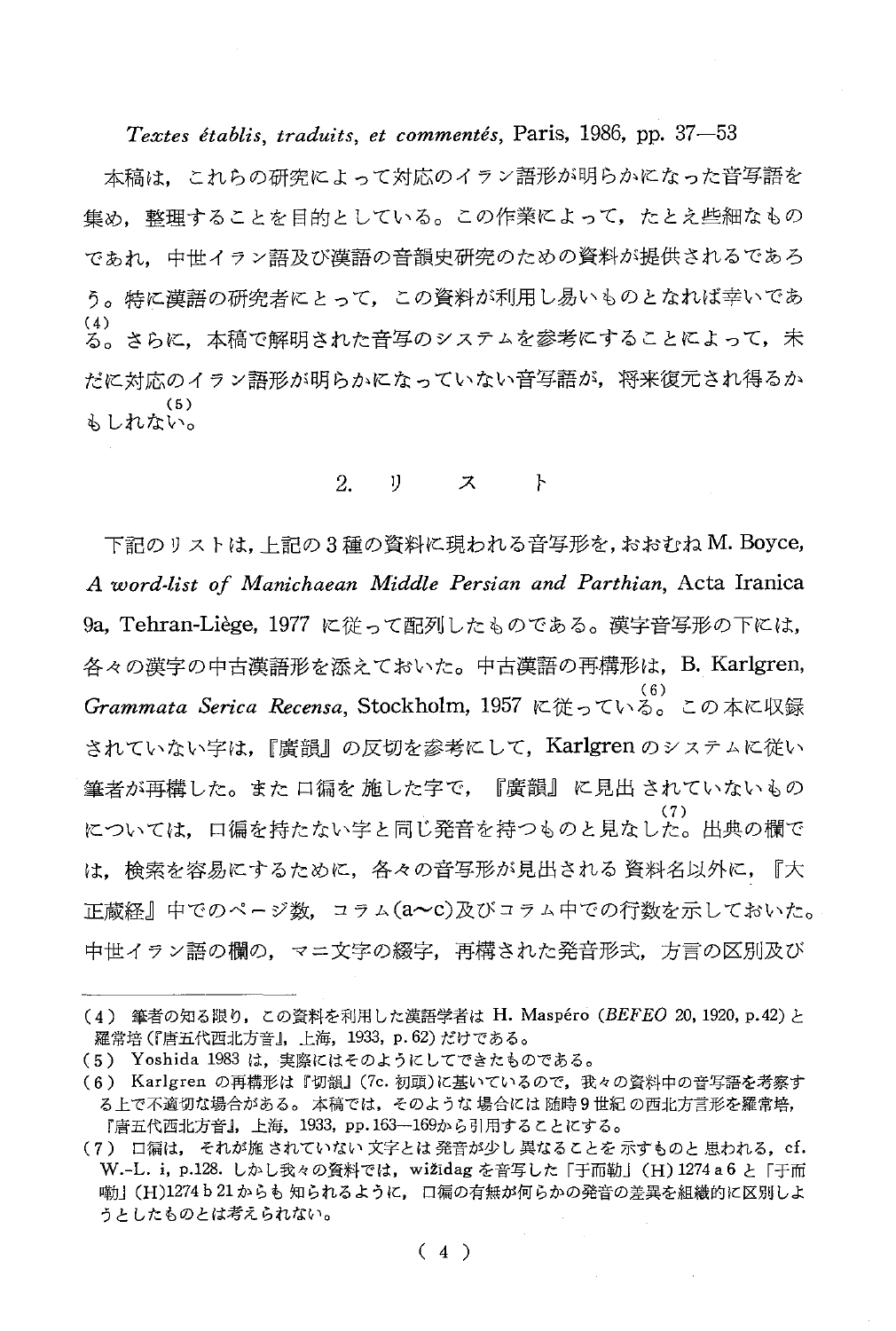| $\mathbf{1}$ | 唵<br>布<br>呼<br>am xuo puo                          | H 1274b13 *'bhwmb                  | [abhumb]                                                | Pth. 'revelation'                | $\mathcal{L}^{\bullet}=\mathcal{L}$                                        | Yoshida, forthcoming b                                              |
|--------------|----------------------------------------------------|------------------------------------|---------------------------------------------------------|----------------------------------|----------------------------------------------------------------------------|---------------------------------------------------------------------|
| 2            | 阿<br>勿<br>'â miuət                                 | H 1270b22 'br1                     | [abar]                                                  | c. 'on, upon'                    | ' $\beta$ r (S.-W., p. 9; Otani 7003)                                      | Yoshida 1983, p. 326, n. 5                                          |
| 3            | 阿<br>駄<br>ďà<br>٠â                                 | T 1281a3                           | 'd'<br>[addā]                                           | pr.<br>name                      | "t', $mr$ "tt' (KG 347, etc.)                                              | TR I, p.509                                                         |
| 4            | 拂<br>利2<br>阿<br>'â p'iuət lji                      | H 1278b7                           | $'rry-2$<br>∫āfri-                                      |                                  |                                                                            | Henning, apud Tsui Chi, p. 216,<br>n. 7                             |
| 5            | 阿<br>胤<br>挪<br>a p'iust jěn                        | C 1280b21 'fryn                    | [āfrīn]                                                 | Pe. blessing,<br>prayer'         | " $\beta$ ryn (S.-W., p.9)                                                 | Haloun and Henning, p.208;<br>Ishida, p. 295                        |
| 6            | 胤<br>薩<br>阿<br>'â p'iuat iěn sât                   | C 1280c21                          | 'prynsr<br>[afrinsar]                                   | Pe. 'choir-master'               |                                                                            | Gauthiot, JA, 1911, p. 60;<br>Haloun and Henning, p. 208            |
| 7            | 殞<br>βF∫<br>拂<br>興<br>a p'iuət lji jiwen           | H 1274b20 'frywn                   | [āfrīwan]                                               | Pth. 'blessing,<br>prayer'       | "prywn $(W.-L. i, p.96)$ ;<br>" $\delta$ rywn (Yoshida 1985, p. 55)        | W.-L. i, p. 91                                                      |
| 8            | 富<br>覽<br>阿<br>a pişu lâm                          | H 1274b26 'fwr'm                   | ⊺āfurām∃                                                | Pe. 'we praise'                  |                                                                            | Henning, apud Tsui Chi, p. 216,<br>n. 4                             |
| 9            | 誕8<br>d'ân<br>p'iust tâ                            | H, C, T                            | cf. hft'd'n<br>passim [haftādān]                        | Pe. 'seventy'                    | $\beta t \delta' n'$ (KG 347, etc.);<br>' <sub>B</sub> t's'nyh (KB inscr.) | Henning, <i>ZDMG</i> 90, 1936, p. 13                                |
| 10           | (末*)<br>冒<br>(muât) mâu                            | H 1276a28 'mw                      | $[*amm\bar{o}]$                                         | pr.<br>name                      | mr'mw $(KG 396, etc.)$                                                     | Henning, apud Tsui Chi, p. 216,<br>n. 6                             |
| 11           | 緩<br>阿<br>羅<br>$l\bar{a}$ $\gamma$ uân<br>٠ã       | $C_{1280c3}$<br>5, 10              | 'rd'w'n<br>[ardāwān]                                    | c. 'electi'                      |                                                                            | W.-L. ii, p. 523                                                    |
| $12^{\circ}$ | 遏<br>遏 <sup>6</sup> 咾 以 弗 哆<br>'ât lâu i pi̯uət tâ | H 1274b18 'rd'wyft                 | [ardāwīft]                                              | Pth. 'righteousness'             |                                                                            | W.-L. i, p. 90                                                      |
| 13           | 健 (塞波塞)<br>換<br>遏<br>at ruân g'ien                 |                                    | C 1280c23 'rw'ng'n ('spsg)'<br>[arwānagān]              | Pth. 'soul-work,<br>alms'        | cf. rw'nk'n $(KG 414)$                                                     | Gauthiot, JA, 1911, p.61                                            |
| 14           | 奥<br>'âu                                           | H 1274a5,6 'w <sup>8</sup>         | $\lbrack$ ō]                                            | c. 'to, at'                      |                                                                            | W.-L. 1926, p. 121                                                  |
| 15           | 欎<br>ʻiuət                                         | H 1270b24, 'wd<br>1274a6-9         | $\lceil ud \rceil$                                      | c. 'and'                         | 'wo $(S.-W., p. 9)$                                                        | Yoshida 1983, p. 327                                                |
| 16 應         | 輪<br>jəng liuěn                                    | C 1280b15, 'wnglywn $\mathfrak{g}$ | T 1283a12 [ewangelyon]                                  | c. 'Evangel,<br>Gospel'          | cf. Turk. anglion <sup>9</sup>                                             | Haloun and Henning, pp. 205, 212                                    |
| 17           | 烏 $10$<br>列<br>uo liät                             | H 1274b26 'wryd <sup>11</sup>      | [awarēd]                                                | c. 'come ye!'                    | cf. 'wr $(S.-W., p. 9)$                                                    | Henning, apud Tsui Chi, p. 214,<br>n. 4; Yoshida 1983, p. 326, n. 5 |
| 18           | (遏換健)<br>波<br>塞<br>塞<br>sək puâ sək                |                                    | C 1280c23 ('rw'ng'n) 'spsg<br>$\lceil$ ispasag $\rceil$ | Pth. 'servant'                   |                                                                            | Benveniste 1932, pp. 155-158                                        |
|              | 波<br>塞<br>隡<br>sât puâ sək                         | C 1280b29 'spsg                    | ⊺ispasag ∣                                              | c. 'bishop'                      |                                                                            | Pelliot 1929, p. 249                                                |
| 19           | 訴 布<br>哩<br>弗<br>哆<br>suo puo lji piuat tâ         | H 1274b15 'spwryft                 | ⊺ispurrīft⊺                                             | Pth. 'completion,<br>fulfilment' |                                                                            | W.-L. i, pp. 88, 92                                                 |
|              | (止訶哩)娑 布 哩 弗<br>sâ puo lji piuat tâ                | 哆 H 1274b23                        |                                                         |                                  |                                                                            |                                                                     |

 $\frac{1}{2} \frac{1}{2}$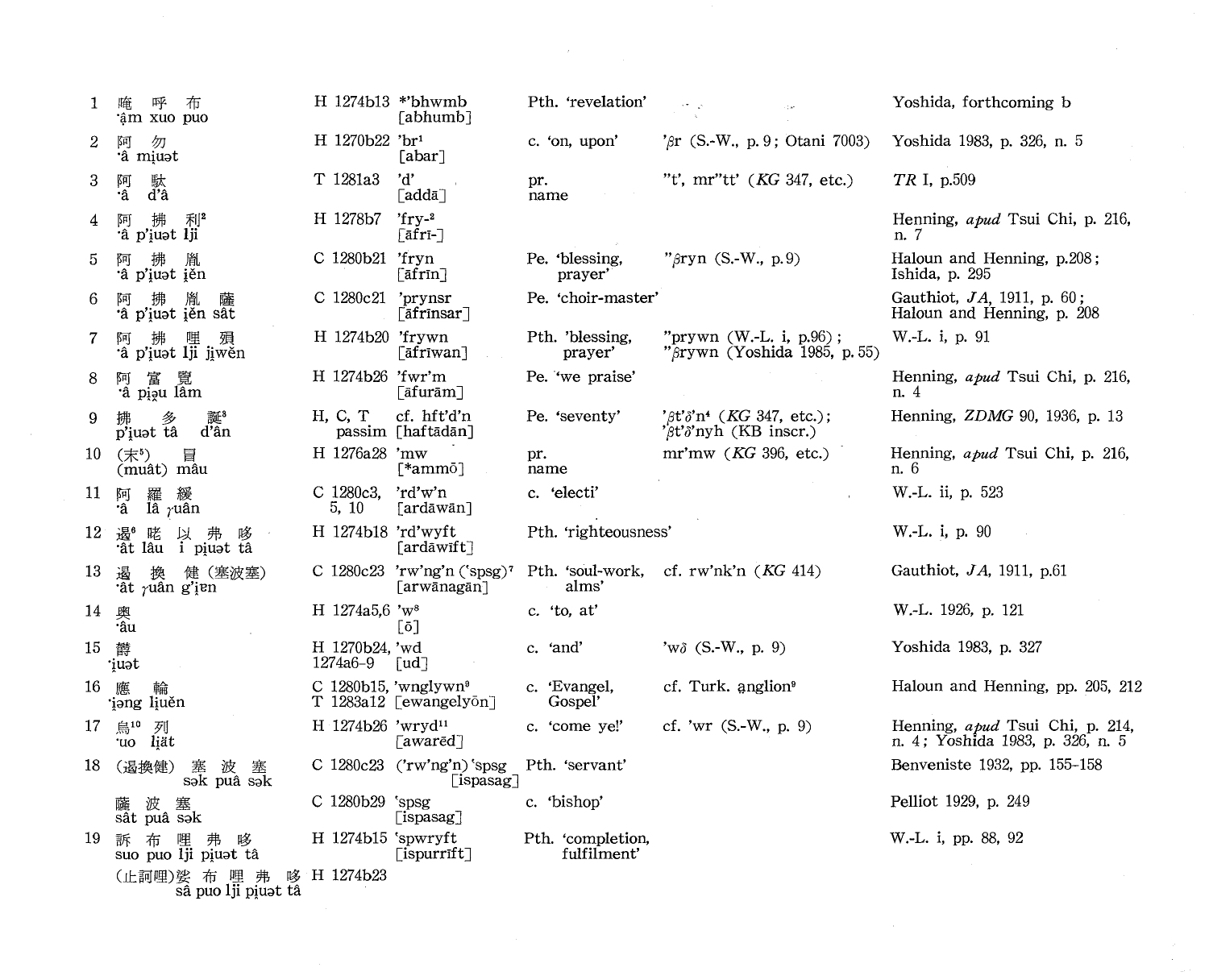| 20 | 哆12 嶂 詵<br>薩<br>sât tâ jwei sien                         | H 1274b20 'st'wyšn                                             | ∫istāwišn                                            | Pth. 'praising,<br>praise'             | 'st'wyšn (Yoshida 1985, p.55) W.-L. i, p. 91            |                                                                                                                                                               |
|----|----------------------------------------------------------|----------------------------------------------------------------|------------------------------------------------------|----------------------------------------|---------------------------------------------------------|---------------------------------------------------------------------------------------------------------------------------------------------------------------|
| 21 | 伊<br>·i                                                  | H 1270b20, 'y<br>21                                            | $\lceil i \rceil$                                    | Pe. 'which,<br>who, etc.'              | 'y (S.-W., p. 9)                                        | Yoshida 1983, p. 326, n. 5                                                                                                                                    |
| 22 | 醫·<br>1<br>訶<br>繀<br>1â<br>xâ                            | H 1274a8<br>(bis)                                              | "yl'h' <sup>13</sup>                                 | $\gamma$                               |                                                         | cf. Yoshida 1983, pp. 329-330                                                                                                                                 |
| 23 | 婆<br>b'uâ b'ji                                           | C 1280al, 6 b'byl                                              | ∣ bābēl                                              | pr.<br>name                            | p. 212)                                                 | $\lceil y \rceil$ (Haloun and Henning, Pelliot, apud H.C. Peuch, Le Mani-<br><i>chéism</i> , Paris, 1949, p. 115, n. 109;<br>Haloun and Henning, pp. 197, 212 |
| 24 | 止 詞 <sup>14</sup> 哩 (娑布哩弗哆)<br>tśi xâ lji                | $H$ 1274b23 cyhr                                               | ⊺čihr∃                                               | c. 'nature, seed'                      |                                                         | W.-L. i, p. 92                                                                                                                                                |
| 25 | 那 呼 咊<br>nâ xuo $\gamma$ uâ                              | H 1274b19 d'hw'n                                               | [dāhwān]                                             | Pth. 'gift'                            | t'xw'n (Yoshida 1985, p. 55) W.-L. i, p. 90             |                                                                                                                                                               |
| 26 | 哪哩响 哞15 你 弗<br>哆<br>nâ lji râ mişu nji piust tâ          | H 1274b16 drgmnyft                                             | $\lbrack \text{dar}_{\gamma}\text{manift}\rbrack$    | Pth. 'patience'                        |                                                         | W.-L. i, p. 89                                                                                                                                                |
| 27 | 奴 嚕<br>nuo luo                                           | H 1270b22 drwd<br>(bis)                                        | $\lceil \mathrm{d} \mathrm{r}$ ō $\mathrm{d} \rceil$ | c. 'health'                            | trw <sub><math>\delta</math></sub> (W.-L. i, pp. 95–96) | Yoshida 1983, p. 326, n. 5                                                                                                                                    |
| 28 | 那里思咄<br>nâ lji si tuət                                   |                                                                | H 1270b20 dryst 'wr <sup>16</sup><br>[drīst awar]    | Pe. 'welcome'                          |                                                         | Yoshida 1983, p. 326, n.5                                                                                                                                     |
| 29 | 訥<br>nuət                                                | C 1280a2                                                       | $dwl^{17}$<br>$\lceil d \bar{o} \rceil$              | c. 'Aquarius'                          |                                                         | Haloun and Henning, pp. 190,<br>196–197                                                                                                                       |
| 30 | 泥<br>萬<br>niei miwen                                     | C 1280b17 dyb'n <sup>18</sup>                                  | [dibān]                                              | c. 'Epistles'                          |                                                         | Haloun and Henning, p. 207                                                                                                                                    |
|    | 萬<br>靈<br>nieng miwen                                    | T 1283a15                                                      |                                                      |                                        |                                                         |                                                                                                                                                               |
|    | 31 電<br>船 勿 <sup>19</sup><br>d'ien nâ miu <sub>d</sub> t | $T 1283a8$ dyn'br <sup>20</sup><br>et passim [dēnā $\beta$ ar] |                                                      | Pth. 'religious,<br>believer'          | cf. tyn $(S.-W., p.9)$                                  | TR I, pp. 554-555                                                                                                                                             |
| 32 | 電 達 <sup>21</sup><br>d'ien d'ât                          | H 1274b24 dynd'r <sup>21</sup>                                 | [dēndār]                                             | Pe. 'religious,<br>$(\mathsf{>mark})'$ |                                                         | W.-L. i, p. 8                                                                                                                                                 |
| 33 | 辭<br>所<br>繀<br>厎<br>p'iust lâ zi șiwo tiei               | H 1270b24 pr'zyšt                                              | ∫frāzišt                                             | Pe. 'for ever'                         |                                                         | W.-L. i, p. 111, n. 4                                                                                                                                         |
|    | $13^{22}$<br>34 佛<br>呬<br>不<br>b'iust xji pişu tâ        | H 1274a7                                                       | frhyft<br>$\lceil$ frihīft $\rceil$                  | Pth. 'love'                            |                                                         | Yoshida 1983, p. 328                                                                                                                                          |
|    | 弗<br>陊<br>b'iuat xji piuat tâ                            | H 1274b14                                                      |                                                      |                                        |                                                         | W.-L. i, p. 87                                                                                                                                                |
| 35 | けいすい 夷の瑟(慮しく意識説)<br>b'i̯uət i si̯ɛt tək                  | C $1279c16$ fryštg <sup>23</sup>                               | [frēštag]                                            | Pth. 'apostle'                         |                                                         | Ishida, pp. 287–288; Haloun and<br>Henning, p. 189, n. 6                                                                                                      |
|    | ngji lişu                                                | T 1282a12 gryw                                                 | $\lceil \text{gr\textsf{IW}} \rceil$                 | c. 'self, soul'                        | kryw (W.-L. i, p. 95)                                   | Gauthiot, apud TR I, p. 538                                                                                                                                   |
| 37 | 紇 弥 哆<br>$\gamma$ ət mjiç tâ                             | H 1274a8                                                       | *hmt' $(?)$<br>$cf. Syr. hexm\theta\bar{a}$          | Aram. 'wisdom'                         |                                                         | Yoshida1983, p. 329                                                                                                                                           |

 $\sim$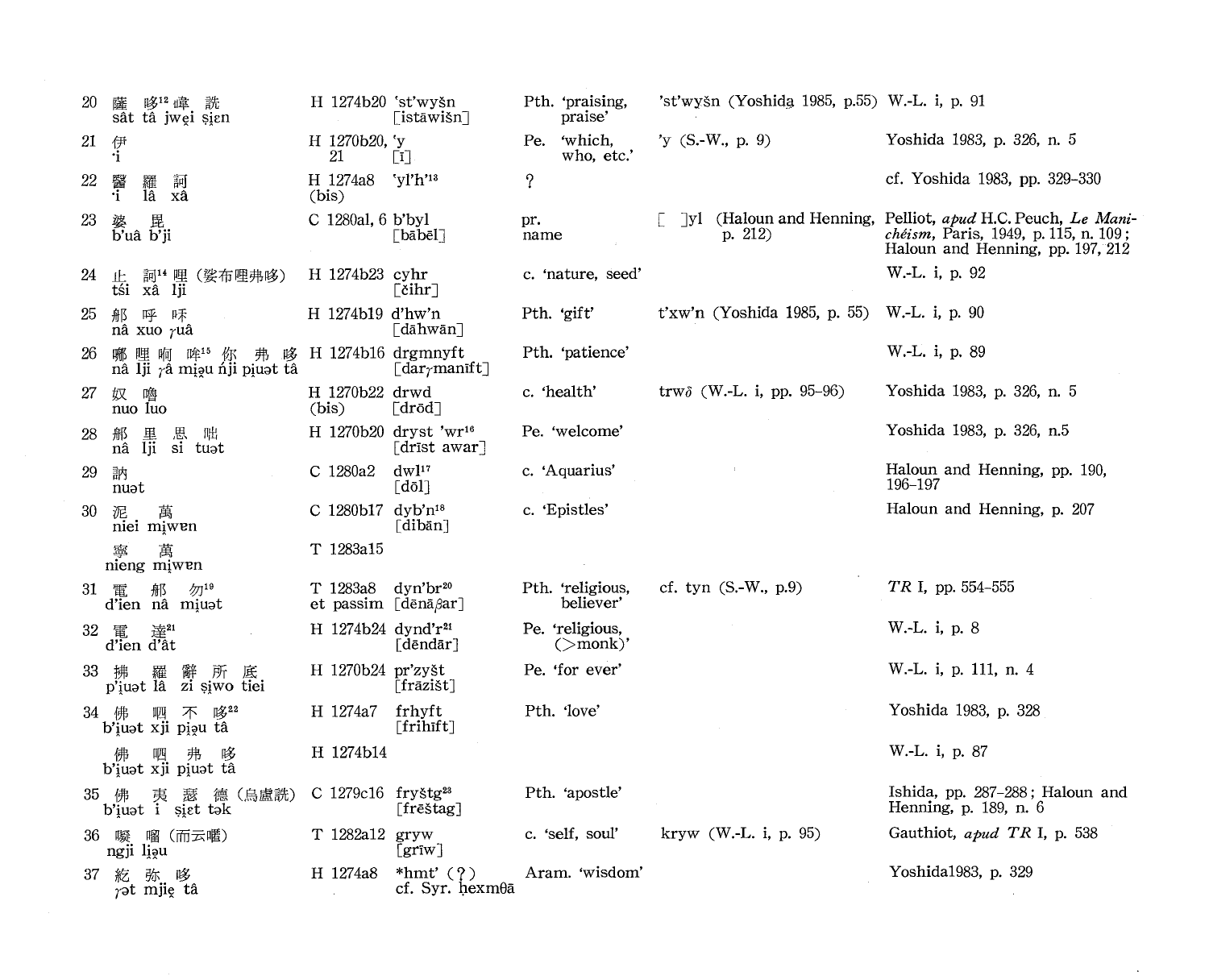| 38 | 喝<br>思<br>嚨<br>xât si nəng                          | $H$ 1274b11 hsyng <sup>24</sup>      | et passim [hasēnag]                                              | Pth. 'primeval'                     |                               | xsynk $(W-L. i, p. 95)$<br>xsyn' (Yoshida 1985, p. 55)       | W.-L. i, p. 85                                            |
|----|-----------------------------------------------------|--------------------------------------|------------------------------------------------------------------|-------------------------------------|-------------------------------|--------------------------------------------------------------|-----------------------------------------------------------|
| 39 | 呼 咊 無 娑 矣 弗 哆<br>xuo <i>r</i> uâ mịu sâ ji pịuət tâ |                                      | $H$ 1274b17 hw'bs'gyft<br>[huabsāgīft]                           | Pth. 'docility'                     |                               |                                                              | W.-L. i, p. 89                                            |
| 40 | 呬<br>耶<br>xji ja                                    | H 1274a5                             | cf. Syr. hayyā                                                   | Aram. 'life'                        |                               |                                                              | Yoshida 1983, p. 327                                      |
| 41 | 喏<br>夷<br>爛<br>nzia i lân                           | H 1270b25 j'yd'n                     | [Jāydān]                                                         | Pe. 'eternally'                     | c'y $\delta$ 'n (Othani 7003) |                                                              | W.-L. i, p.111, n. 4                                      |
| 42 | 喋 夷 里 弗 哆<br>dz'ai i lji pi̯uət tâ                  | H 1274b13 jyryft                     | $[\, \check{\rm z}\:\!\text{irift} \,]$                          | Pth. 'wisdom'                       |                               | zyry $\beta t$ (W.-L. i, p. 96)                              | W.-L. i, p. 87                                            |
| 43 | 雲<br>時<br>嚨<br><i>i</i> jiuan nang                  | H 1274a6                             | jywndg<br>[žīwandag]                                             | Pth. 'living (adj.)'                |                               |                                                              | W.-L. 1926, p. 121                                        |
|    | 暱<br>云<br>nzi jiuan niak                            | T 1282a12                            |                                                                  |                                     |                               |                                                              | W.-L. i, p. 128                                           |
| 44 | 咖25<br>雲<br>而<br>ńźi jiuon ka                       | H 1274a7                             | jywndg'n <sup>25</sup><br>[žīwandagān]                           | Pth. 'living<br>$\text{(adj. pl.)}$ |                               |                                                              | Yoshida 1983, p. 329, n. 19                               |
| 45 | 伽<br>路<br>師<br>si<br>g'ia luo                       | H 1274a4<br>et passim [kādūš]        | k'dwš                                                            | c. 'holy'                           |                               |                                                              | W.-L. 1926, p. 121                                        |
| 46 | 沙26<br>訖<br>哩<br>kiet lji<br>sa                     | H 1274a5                             | $qdy \xi' h^{27}$<br>cf. Syr. qaddīšā                            | Aram. 'holy'                        |                               |                                                              | Yoshida 1983, p. 327                                      |
| 47 | 健<br>金<br>薩<br>kiəm sât g'ien                       | C 1280a5                             | [kamsar(a)gān] <sup>28</sup>                                     | pr.<br>name                         |                               |                                                              | Henning, <i>BSOAS</i> 11, 1943, p. 52,<br>n. 4            |
|    | $7^{29}$<br>覽<br>lâm                                | H 1270b25 kr'm                       | [ˈkarām]                                                         | Pth. 'we make'                      |                               | kr'm (W.-L. i, p. 128)                                       | W.-L. i, p. 97                                            |
| 49 | 緩<br>kiu $r$ uân                                    | C 1280b20 kw'n                       | [kawān]                                                          | c. 'Giants'                         |                               |                                                              | Haloun and Henning, pp. 207-208                           |
| 50 | (未勞) 俱 孚<br>kiu p'iu                                | T 1281b10 kwf                        | $[\text{kõf}]$                                                   | c. 'mountain'                       |                               |                                                              | TR I, p. 519, n. 1                                        |
| 51 | 甿<br>羅<br>lâ miwang                                 | H 1274a4                             | *ľb'<br>cf. Syr. lāßā                                            | Aram. 'to Father'                   |                               |                                                              | Yoshida 1983, p. 327                                      |
| 52 |                                                     |                                      |                                                                  |                                     |                               |                                                              |                                                           |
|    | 立<br>羅<br>無<br>liap miu lâ                          | H 1274a4                             | $\lceil \text{lb}\rceil r^\prime h^{30}$<br>$cf. Syr. la\betara$ | Aram. 'to Son'                      |                               |                                                              | Yoshda 1983, p. 327                                       |
| 53 | 摩<br>muâ ni                                         | C $1279c12$ m'ny<br>et passim [mānī] |                                                                  |                                     |                               | $1943, p. 69$ ;<br>mrm'ny $(KG 397, etc.)$                   | m'rm'ny (Henning, BSOAS11, Pelliot, BEFEO 4, 1904, p. 760 |
|    | 忙<br>mwâng nji                                      | H 1272b10<br>et passim               |                                                                  |                                     |                               |                                                              | W.-L. i, p. 30                                            |
|    | 54 末81<br>muât                                      | H 1272b7, mry<br>et passim [mār]     |                                                                  | c. 'my lord'                        |                               | m'rm'ny (Henning, <i>ibid.</i> );<br>mrm'ny $(KG 397, etc.)$ | Pelliot, ibid.                                            |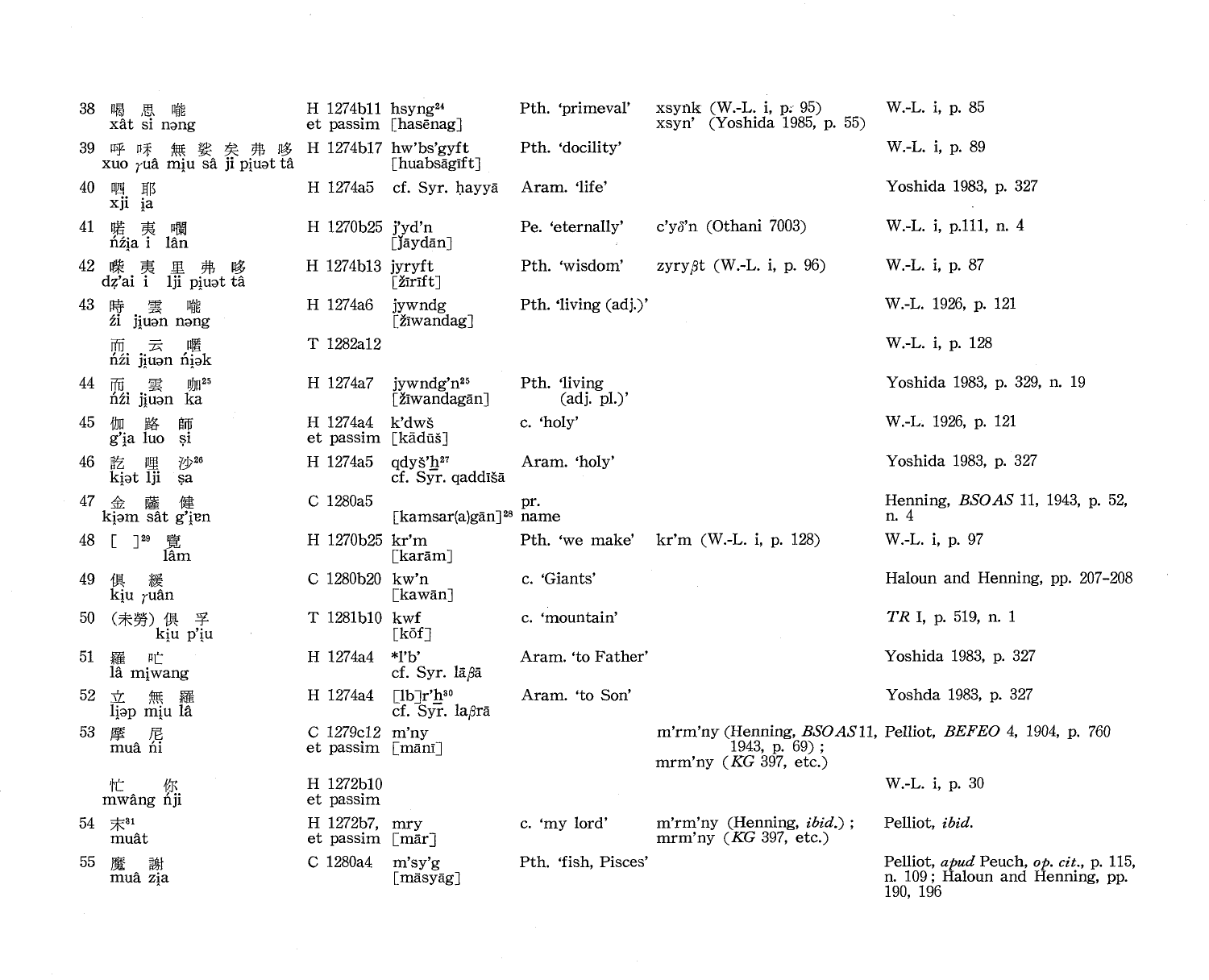| 56  | 摩<br>羅<br>訶<br>本<br>薩<br>muâ xâ lâ<br>sât puən            | T 1282b5                        | $mhr$ 'spnd <sup>32</sup><br>[mahräspand]          | Immortal'                 | Pe. 'the Bounteous mxr'spnt'n (Sundermann,<br>$AoF\,6$ , 1979, p.125, n. 149)            | TR I, p. 544, n. 1                                                                       |
|-----|-----------------------------------------------------------|---------------------------------|----------------------------------------------------|---------------------------|------------------------------------------------------------------------------------------|------------------------------------------------------------------------------------------|
| 57  | 德"<br>黙 奚 悉 德 $\frac{3}{2}$ mək $\gamma$ iei si̯ět tək    | C 1280c2                        | mhystg<br>[mahistag]                               | Pe. 'presbyter'           |                                                                                          | Ishida, pp. 289-291; Pelliot 1929,<br>p. 249                                             |
|     | 58 滿<br>艶34<br>muân jäm                                   | C 1280a5                        | mrym<br>$\lceil \text{maryam} \rceil$              | pr.<br>name               |                                                                                          | Henning, <i>BSOAS</i> 11, 1943, p. 52,<br>n. 4                                           |
| 59. | 慕<br>閣"<br>muo <i>'ia</i>                                 | H, T, C<br>passim               | cf. 'mwc'g<br>amōžāg]                              | Pth. Teacher'             | cf. mwz" $k^{36}$ ( <i>KG</i> 346, 399)                                                  | Gauthiot, apud TR I, p. 570;<br>F. W. K. Müller, apud Le Coq,<br>APAW, 1911, Nr. 6, p. 4 |
| 60. | 慕<br>嚅" 嘟<br>muo <i>ñzi</i> tuo lak                       | H 1274b12 mwjdgd'g              | $\lceil \text{mu} \angle \text{dagdag} \rceil$     | Pth. 'messenger'          |                                                                                          | W.-L. i, p. 86                                                                           |
|     | 弭 呬 哩 麼 你 弗 哆<br>mjig xji lji muâ ńji pi̯uət tâ<br>61 弭   |                                 | H 1274b18 myhrb'nyft <sup>38</sup><br>[mihrbānīft] | Pth. 'kindness'           | myxrm'ny ßt (Yoshida 1985,<br>p. 55)                                                     | W.-L. i, p. 90; Yoshida 1985,<br>p. 55; Yoshida, forthcoming b                           |
|     | 62 耨<br>沙<br>喭<br>nuok sa ngân                            | C 1280a4 ngwš'g'n <sup>39</sup> | [ni <sub>7</sub> õšāgān]                           | Pth. 'Auditors'           | $nf$ 'wš' $k40$                                                                          | Ishida, pp. 289-292; Haloun and<br>Henning, pp. 195, n. 67, 212                          |
| 63  | 哪<br>弗<br>哆<br>哞<br>1ji<br>piust tâ<br>nâ mịạu            | H 1274b17 nmryft                | $\lceil$ namrift $\rceil$                          | Pth. 'meekness'           |                                                                                          | W.-L. i, p. 89                                                                           |
|     | 64 耨<br>邏<br>呯<br>lâ<br>nuok xuo                          | H 1274a8                        | cf. Syr. nūhrā                                     | Aram. ' $light(n.)$ '     |                                                                                          | Yoshida 1983, pp. 328-329                                                                |
| 65  | 你<br>逾<br>沙<br>nji ju sa                                  | H 1279b21 nywš'g                | [niyōšāg]                                          | Pe. 'Auditor'             |                                                                                          | Tsui Chi, p. 215                                                                         |
| 66  | 摸41<br>啸<br>睦<br>b'iust muo dz'ân                         | H 1274b22 pdmwcn                | ⊺padmōžan]                                         | Pth. 'garment'            |                                                                                          | pômwcn (Yoshida 1985, p. 55) Morano, pp. 30-32; Yoshida 1985,<br>p. 57                   |
| 67  | 嘞<br>嘍<br>嚄<br>b'uet lạu $\gamma$ wâk tek                 | $T$ 1281b13 pdw'xtg             | et passim [padwāxag]                               | (God)'                    | Pth. 'the Answer pow'xt'kk (Sundermann, Ao F TR I, pp. 521-522<br>6, 1979, p. 120, n. 73 |                                                                                          |
|     | 迦摩<br>68 鉢<br>帝<br>夜<br>puât ka muâ tiei ja               | C 1280b19 cf. Greek             | πραγματεία                                         | 'Treatise'                |                                                                                          | Haloun and Henning, p. 207                                                               |
| 69. | 跋<br>帝<br>b'uât tiei                                      | C 1280a5                        | ptyg<br>[*patteg]                                  | pr.<br>name               | ptty (KG 346, 352)                                                                       | Henning, <i>BSOAS</i> 11, 1943, p. 52,<br>n. 4                                           |
| 70  | 補<br>忽<br>puo xuat                                        | H 1274a6                        | pwhr<br>$[$ puhr $]$                               | Pth. 'son'                | pwxr (W.-L. i, p. 96)                                                                    | W.-L. 1926, p. 121                                                                       |
| 71  | 1栗42<br>卑<br>pjie liět                                    | H 1274a5                        | pydr<br>[pidar]                                    | c. 'father'               | $py\delta r$ (W.-L. i, p. 95)                                                            | W.-L. i, p.121                                                                           |
| 72  | 阿<br>羅<br>弗<br>哆<br>所<br>厎<br>۰â<br>lâ șiwo tiei piust tâ | H 1274b13 r'štyft               | $\lceil$ rāštīft $\rceil$                          | Pth. 'righteous-<br>ness' | [r'št](y)- $\beta$ t ( <i>KG</i> p. 50)                                                  | Yoshida 1983, p. 326, n. 3                                                               |
| 73  | 瓚<br>阿<br>羅 瓚<br>lâ dz'ân<br>٠â                           | C 1280b18 r'z'n                 | ⊺räzān]                                            | c. 'Secrets'              |                                                                                          | Haloun and Henning, p. 207                                                               |
| 74  | 嗚<br>幱<br>嚧<br>'uo luo lan                                | H 1274a7                        | rwd'n<br>[rōdān]                                   | c. 'rivers'               |                                                                                          | Yoshda 1983, p. 328                                                                      |
| 75  | 阿<br>訶<br>嘍<br>۰â<br>ləu xâ                               | H 1274a4 rwh'h <sup>43</sup>    | Syr. rūhā                                          | Aram. 'spirit'            |                                                                                          | Yoshida 1983, p. 327                                                                     |

 $\label{eq:2} \frac{1}{\sqrt{2}}\int_{0}^{\infty}\frac{dx}{\sqrt{2\pi}}\,dx$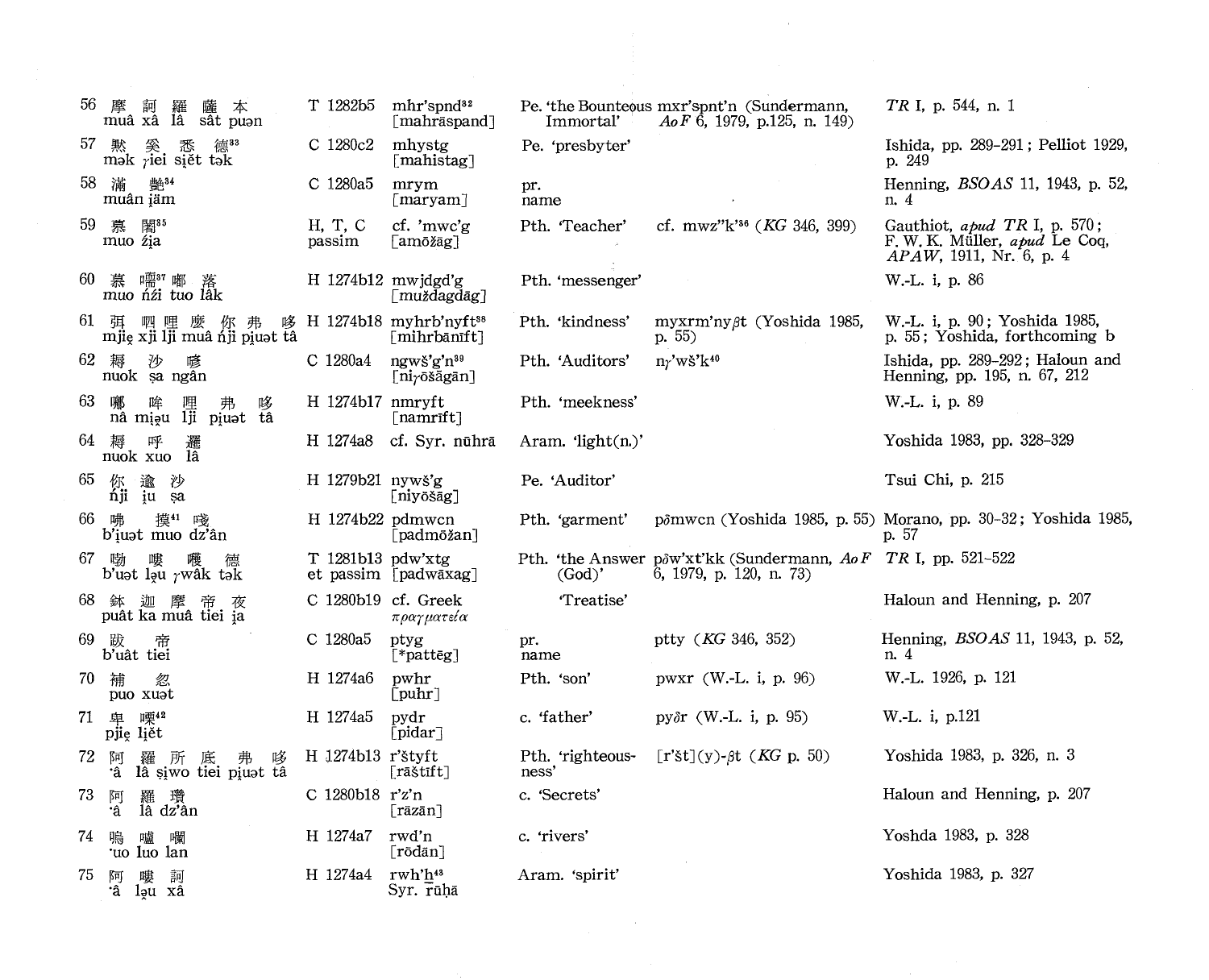| 76   | 嗚 噓 詵 (=烏盧詵)<br>'uo luo sien                         | passim<br>$\mathbf{in}$ H, C | rwšn<br>$[r\bar{o}\$ n]                              | c. 'light'                    | rwšn ( <i>KG</i> 608)                                                                                  | Ishida, pp. 287-289                               |
|------|------------------------------------------------------|------------------------------|------------------------------------------------------|-------------------------------|--------------------------------------------------------------------------------------------------------|---------------------------------------------------|
| 77   | 尋<br>提<br>賀<br>ziam d'iei $r\hat{a}$                 | C 1280b16 smtyh'44           |                                                      | of Life'                      | Aram. Treasure sm'ttyx' <sup>44</sup> (KG 345)                                                         | Haloun and Henning, pp. 205-207                   |
| 78   | 露 沙<br>穌<br>夷<br>1<br>羅<br>suo luo sa<br>lâ          | $H$ 1278b27 srwš'hr'y        | [ˈsrōšahrāy]                                         | Pe. 'the righteous<br>Sraoša' |                                                                                                        | Henning, apud Tsui Chi, p. 216,<br>n. 8           |
|      | 窣 路 沙 羅<br>suət luo ṣa lâ<br>夷<br>i                  | T 1281b16<br>et passim       |                                                      |                               |                                                                                                        | TR I, pp. 522-523                                 |
| 79   | 昏<br>蘇<br>suo xuan                                   | H 1274b12 sxwn               | [saxwan]                                             | c. 'word'                     |                                                                                                        | W.-L. i, p. 85                                    |
| 80   | (末)思<br>信<br>si siěn                                 | H 1272b7                     | sysyn<br>[sisin]                                     | pr.<br>name                   |                                                                                                        | Henning, apud Tsui Chi, p. 216,<br>n. 1           |
| 81   | 灑45<br>sa                                            | H 1270b21 š'h <sup>46</sup>  | [šāh]                                                | c. 'king'                     |                                                                                                        | Yoshida 1983, p. 326, n. 5                        |
|      | 82 所 紇 耶 幱"<br>siwo $\gamma$ <sup>3</sup> t ia lân   | H 1270b21 šhry'r'n           | [šahriyārān]                                         | Pe. 'kings'                   | $\text{Sxry'r}$ (S.-W., p. 8)                                                                          | Yoshida 1983, p. 326, n. 5                        |
| 83   | 倒<br>tâu                                             | H 1270b22 tw                 | [tū/tō]                                              | c. 'you'                      | tw (Otani $7003$ )                                                                                     | Yoshida 1983, p. 326, n. 5                        |
| 84   | 活<br>$\gamma$ uât                                    | H 1274a6                     | w'd<br>[wād]                                         | c. 'wind, spirit'             | $wz'y\delta w'\delta$ ( <i>KG</i> 551)                                                                 | W.-L. 1926, p. 121                                |
| 85.  | 耒48 于<br>里<br>弗<br>陊<br>$\gamma$ uâ jiu lji piuat tâ | $H$ 1274b14 w'wryft          | wāwarīft                                             | Pth. 'belief'                 |                                                                                                        | Morano 1982, pp. $23-24$ ; Yoshida<br>1985, p. 60 |
| 86   | 于<br>嗯<br>jiu nźjěn                                  | H 1274b12 wcn                | [wažan]                                              | Pth. 'voice'                  | wžn (W.-L. i, p. 85)                                                                                   | W.-L. i, p. 85                                    |
| 87   | 于 而 勒 (=于而嘞)<br>jiu nái l <sub>ak</sub>              | H 1274a6,<br>b21             | wcydg<br>∫wīžīdag]                                   | Pth. 'chosen'                 | wz'yow'o (KG 551),<br>$\left[\text{w}\right]$ (cy $\delta$ k) <sup>49</sup> (Yoshida 1985,<br>p. $55)$ | W.-L. i, p. 92                                    |
| 88   | 于 四<br>jiu xji                                       | H 1274a9                     | whyh<br>[wihīh]                                      | Pe. 'wisdom'                  |                                                                                                        | W.-L. i, p. 85                                    |
| 89   | 于<br>呬<br>所<br>倒<br>jiu xji siwo tâu                 | H 1270b22 whyšťw             | [wahištāw]                                           | c. 'paradise'                 |                                                                                                        | Yoshida 1983, p. 326, n. 5                        |
| 90   | 史<br>拂<br>陊<br>呼<br>xuo si p'iuat tâ                 | H 1274b15 wxšyft             | [wxašīft]                                            | Pth. 'pleasantness'           |                                                                                                        | W.-L. i, p. 88                                    |
| 91 雲 | 詵50<br>咻<br>邢<br>jiuan nâ nji șien                   |                              | H 1274b19 *wynd'dyšn51<br>[windadišn]                | Pth. 'finding'                | wnt'ðyšn (Yoshida 1985, p. 55) Yoshida 1985, p. 56                                                     |                                                   |
|      | 92 漢 沙52 曬<br>xân șa lân                             | H 1274a7                     | x'ns'r'n<br>[xānsārān]                               | Pth. 'springs'                |                                                                                                        | Yoshida 1983, p. 328                              |
| 93   | 呼<br>嚧<br>喚<br>xuo luo xuân                          |                              | C 1280c22 $x rwh(x)w'n$<br>$\lfloor$ xrōh $(x)$ wān] | Pe. preacher'                 |                                                                                                        | Gauthiot, $JA$ 1911, pp. 60-61                    |
| 94   | 嚧瑟<br>呼<br>德<br>xuo luo sist tak                     | T 1281b13 xrwštg             | et passim [xrōštag] <sup>53</sup>                    | Call'                         | Pth. 'the divinity xr'wšt'kk (Sundermann,<br>$AoF 6 1979$ , p. 121, n. 91)                             | TR I, p. 521                                      |
|      |                                                      |                              |                                                      |                               |                                                                                                        |                                                   |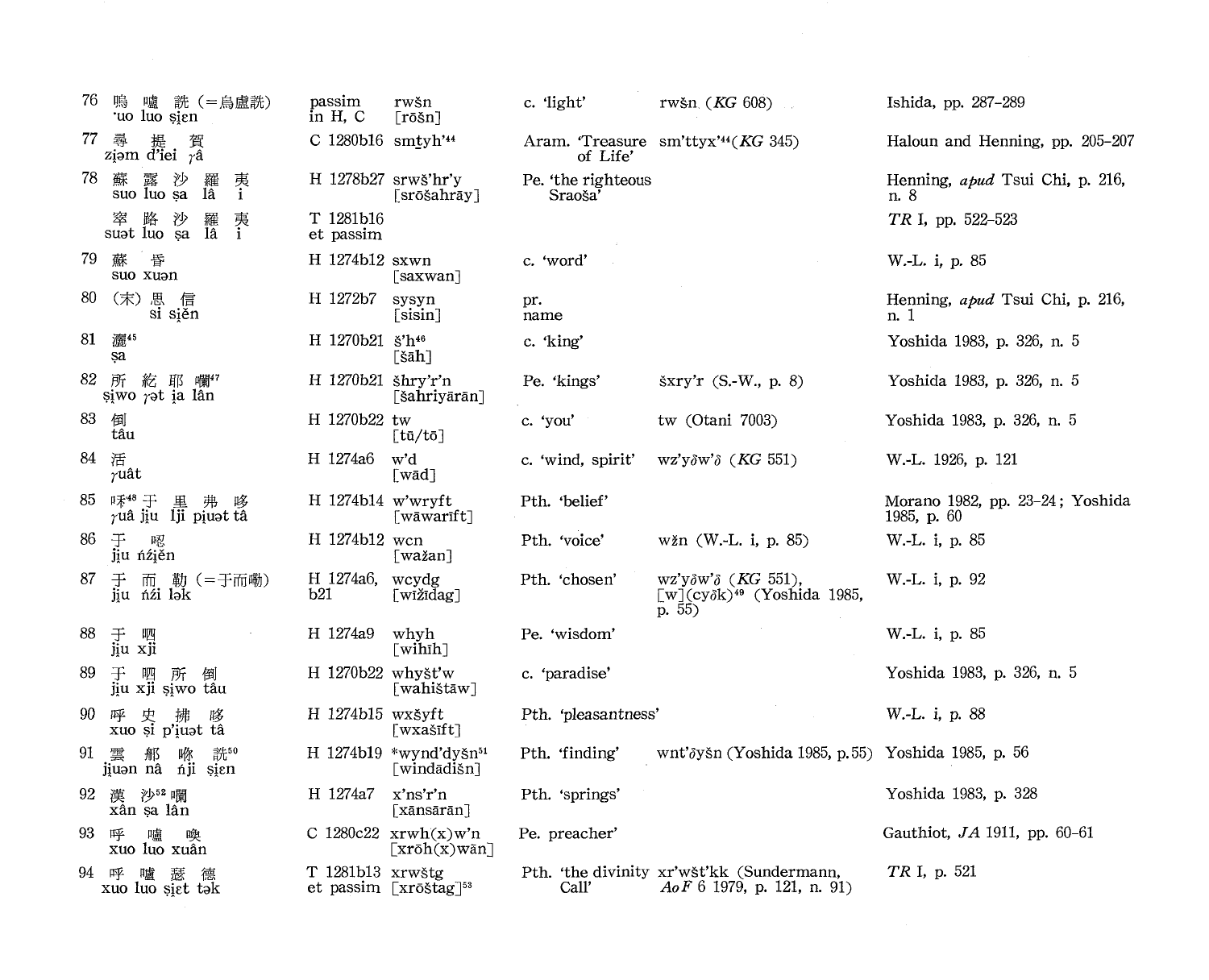| 95  | 耶<br>俱 孚<br>kiu p'iu<br>ia     | H 1275a27 y'kwb54<br>[yākōb]                                 | pr.<br>name | $y'kw\beta$ (KB inscr. 17)                     | W.-L. i, p. 8        |
|-----|--------------------------------|--------------------------------------------------------------|-------------|------------------------------------------------|----------------------|
| 96  | 閻<br>黙<br>iäm m <sub>a</sub> k | H 1273b15 ymg<br>⊤yamag∏                                     | Pth. 'twin' | ym'krwšn $(KG 622)$<br>ymkrwšn' $(KG, p. 176)$ | W.-L. i, p. 12, n. 2 |
|     | 97 夷<br>i<br>數<br>siu          | H 1270b26 yyšw'<br>$et$ passim [yiš $\bar{o}$ ]<br>T 1284a17 | pr.<br>name | yšw (Otani 7003)                               | TR I, p. 566         |
| 98  | 夷<br>薩<br>sât                  | H 1274a8<br>yzd<br>$\zeta$ yazad $\zeta$ <sup>55</sup>       | c. 'god'    | yz $\delta$ (KG 617, etc.)                     | Yoshida 1983, p. 330 |
| 99  | 紗<br>幔<br>sa muân              | $H$ 1270b25 $zm'n$<br>[ˈzamān]                               | Pe. 'time'  |                                                | W.-L. i, p.111, n. 4 |
| 100 | 祚<br>dz'uo luo                 | H 1274a9<br>zwr<br>$\lceil z \bar{c} r \rceil$               | Pe. 'power' |                                                | Yoshida 1983, p. 328 |

 $\mathcal{L}^{\text{max}}_{\text{max}}$  and  $\mathcal{L}^{\text{max}}_{\text{max}}$ 

the contract of the contract of the contract of

 $\sim 10^{11}$ 

 $\sim 10^{11}$  km s  $^{-1}$ 

 $\mathcal{L}(\mathcal{L}(\mathcal{L}(\mathcal{L}(\mathcal{L}(\mathcal{L}(\mathcal{L}(\mathcal{L}(\mathcal{L}(\mathcal{L}(\mathcal{L}(\mathcal{L}(\mathcal{L}(\mathcal{L}(\mathcal{L}(\mathcal{L}(\mathcal{L}(\mathcal{L}(\mathcal{L}(\mathcal{L}(\mathcal{L}(\mathcal{L}(\mathcal{L}(\mathcal{L}(\mathcal{L}(\mathcal{L}(\mathcal{L}(\mathcal{L}(\mathcal{L}(\mathcal{L}(\mathcal{L}(\mathcal{L}(\mathcal{L}(\mathcal{L}(\mathcal{L}(\mathcal{L}(\mathcal{$ 

 $\sim 10^{11}$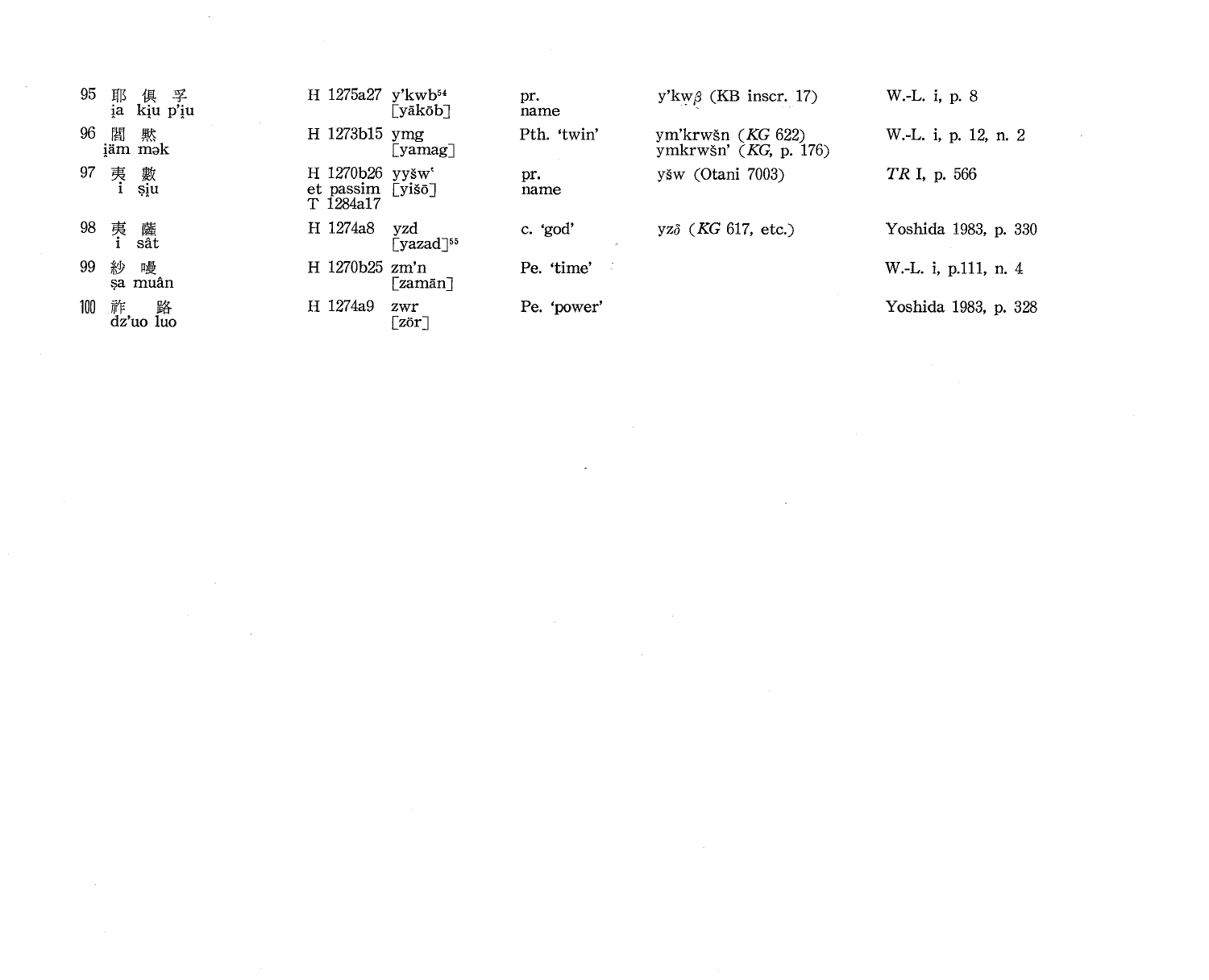略号等は、注記のない限りすべて Boyce, op. cit. に拠っている。さらにこの 当時の東トルケスタンに於ける西イラン語(中世ペルシア語及びパルティア語) の発音を知るためには、ソグド文字によって転写された西イラン語形も参考に なるので、知られている限りそれらも引用することにした。リストの右端の研 究の欄には、音写形が最初に復元された研究をあげておいた。なお、リストに 対する注は、本文に対する注とは別に番号を付け、リストの直後に添えておい た。

- Bryder 1985, p. 54 は異説。  $\mathbf{1}$
- Henning, apud Tsui Chi, p. 216, n. 7 によれば. これは 完全な語を音  $2^{\circ}$ 写したものではなく、"fryn, "fryd, etc.の最初の部分「afri-] を写したも のである。北京図所館所蔵の敦煌文書(字1)は所属不明の宗教文書である が、それには「西域眞阿拂利」という語が見える。この「阿拂利」もおそら く.イラン語の「āfrī-]を写したものであろう。
- $\mathbf{3}$ 「拂多誕」は, これらのマニ 教文献 よりも古い 時代から知られている. TR II, pp.  $150-151$ .
- 4 マニ文字で書かれたソグド語文献にも、'ft'o'n という形が見出される.cf. BBB、p. 119. これはソグド語化した中世ペルシア語だと考えられている。 この語の研究史については、Tongerloo 1982, pp. 281, 282 参照。
- MS未。Henning, apud Tsui Chi, p.216, n. 6 に従って「末」に改めた。 5 『大正』の読み「弗」は誤植である。 6
- 7 下述するように, 漢字による音写ではイラン語の語頭の r- は必ず別に影 母の字(·-)を伴うので、この音写形からは、対応のイラン語形が Pe. rw'ng'n なのか Pth. 'rw'ng'n (cf. KG, p.189) か決定することができない。しかし.

<sup>(8)</sup> ソグド文字によって転写された西イラン語の讃歌は、現在までに3点が発表されている。それ らは, W.-L. i, pp. 93-97 (パルティア語); N. Sims-Williams and H. Halén, Studia Orientalia 53:13, 1980, pp.8-11 (中世ペルシア語) [=S.-W.]; Yoshida 1985, pp. 54-57 (パルティア語) である。本稿ではこれら 以外にも、筆者が調査 した大谷 コレクション中の資料 (cf. Yoshida 1985, p. 60, n. 17)からも引用した。

<sup>(9)</sup> 文脈から判断して、この語は āfrin「祈り」を意図したものと考えられる。字1はゾロアスタ 一教或いはマニ教の文献なのかもしれない。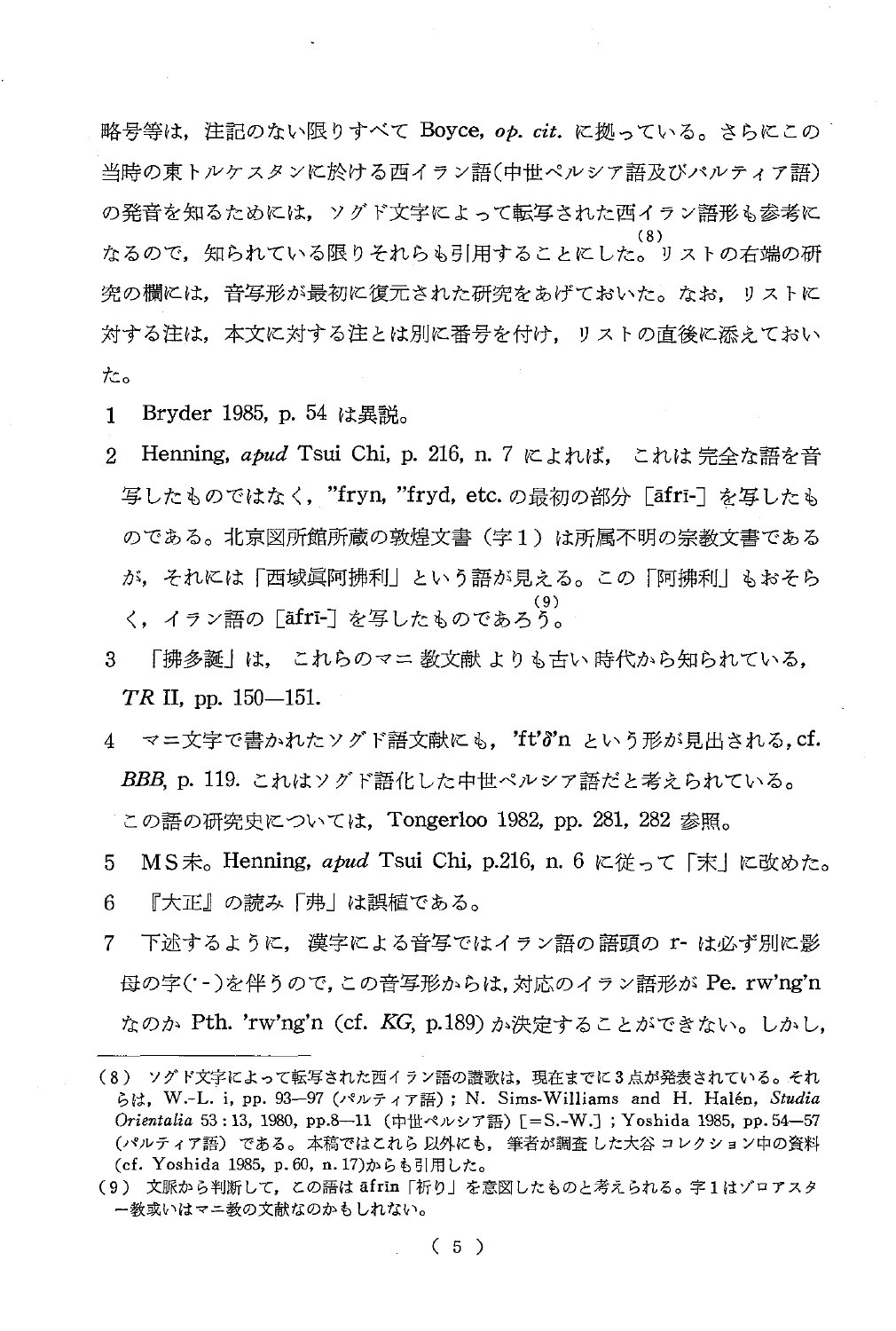Cに現われる語の多くが Pth. 形であることを考慮すれば, ここでも Pth. 形を復元するのが適切であろう cf. Haloun and Henning, p. 212.

 $(10)$ 'w は古代ペルシア語の abiy 'to, against, in addition to' に由来する。 8. この語は 'to, at, in' を意味する以外に, 他動詞の目的語をマークする場合 がある。この対格の機能は、'w が持つ与格の機能から二次的に発達したも のと考えられる。Pahlavi の『詩篇』の用例を調べてみると、本来 ergative 構文をとる他動詞の過去形に於いても、論理的目的語が OL (='w)を 取る場合がある。しかしこのような例は、『詩篇』の本文より晩い時期に成 立した canon の部分に見出される 3 例 (Ps. 98 can., 135 can., 136 can.) に限られる, cf. F. C. Andreas and K. Barr, 'Bruchstücke einer Pahlevi-Übersetzung der Psalmen', SPAW, 1933, p. 144. このことは、対格を マークする'w の機能がまず現在形に於いて確立し、 後に過去形にも広まっ たことを示している。このことはまた,過去形に於いて ergative 構文が崩 壊しつつあったことを如実に表わすものでもあろう。この傾向は中世ペルシ ァ語に於けるよりも,パルティア語に於いてより顕著である, cf. A. Ghilain, Essai sur la langue parthe, Louvain, 1939, pp.121-22; Ch. J. Brunner, A syntax of Western Middle Iranian, New York, 1977, pp. 136–38. 9 Haloun and Henning, p. 212 が指摘するように、 漢字音写形 はむしろ トルコ語に入った形 anglion (i.e. 'nklywn) とよく一致する。 Henning

ibid.は、中央アジアに於ける誤った発音 (mispronunciation) だとしている。

『大正』では音写に用いられる「烏」及び「嗚」を一貫して「鳥」「嗚」 10 と読んでいる。

<sup>(10)</sup> 従って R.E. Emmerick, The Tumshuqese Karmavācanā text, Mainz, 1985, p. 20 の記 載は訂正されるべきである。

<sup>(11)</sup> この種の用例はシリア語の 1-の calque のように考えられている (cf. Andreas and Barr, ibid.)。しかしこれが単にシリア語の calque ではあり得ないことは、例えば次の例から明らかで ある:

Ps. 96, 10 APš wn'lty kšwbly (Syr. w.'tqnh l.tbyl) 「そして彼は大地を据えた。」

なお Judeo Persian に於ける用例については、 Henning, Handbuch der Orientalistik, I, Bd. IV, Iranistik, I., Linguistik, Leiden, 1958, p. 80 参照。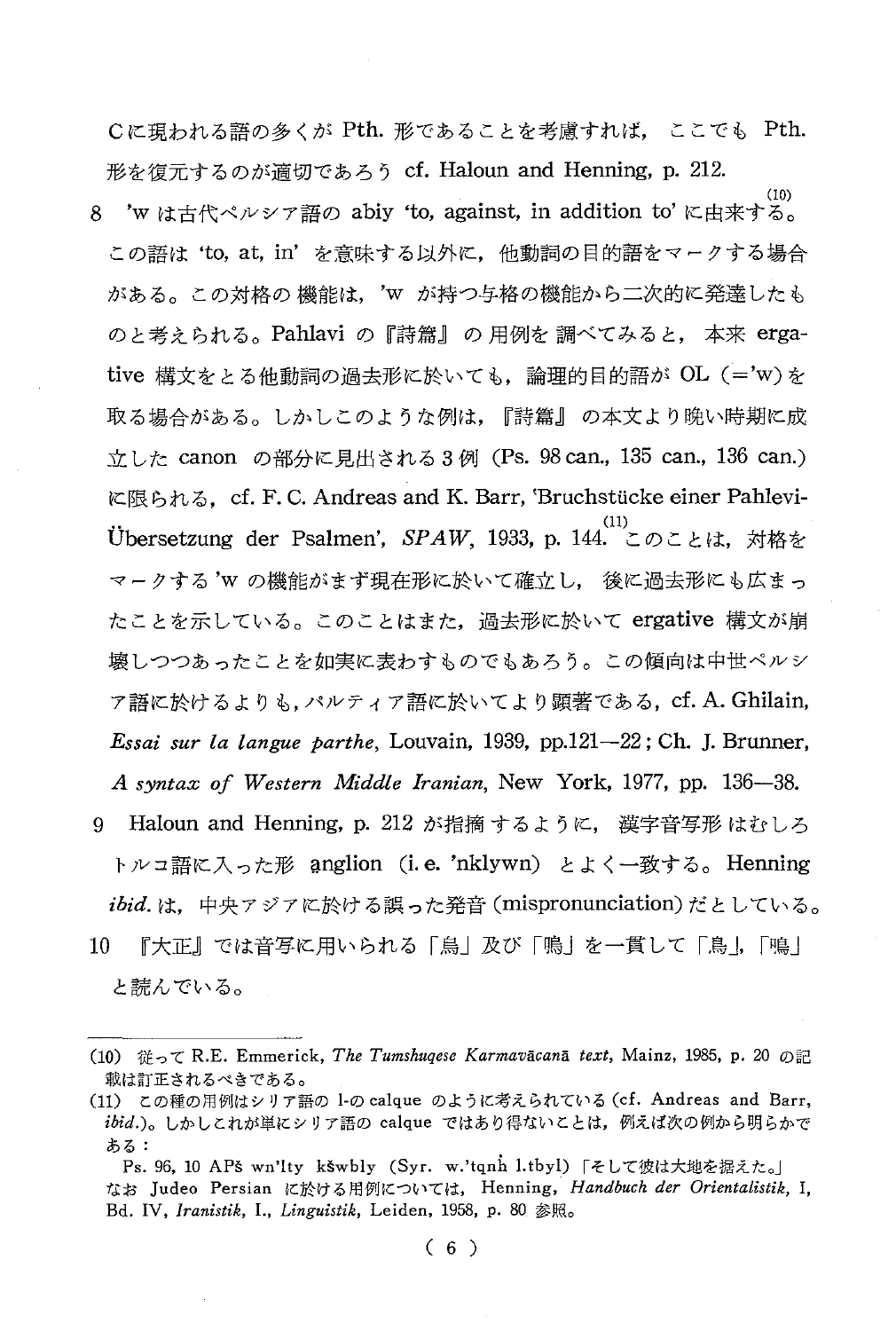- $11$ 'wryd は実際には[ōrēd]と発音されていたものと思われる. cf. Yoshida, forthcoming a.
- 12 「哆」には「舌中」という注音がある。下記「佛呬不哆」の注も参照。
- 13 この綴りでM260に現われる, cf. Yoshida 1983, p. 329. この綴りから推 定される [ilaha] という発音は、 漢字による音写形とよく一致する。 しか しこの語の意味等は今だに明らかではない。さらに Yoshida, Journal of Asian and African studies 26, 1983, p. 287 小参照せよ。
- 「訶」には「舌根」という注音がある。 14
- 15 MSでは「吽」。F.W.K. Müller, apud W.-L. i, p. 89 の指摘に従い, 「牟」の音価を持つ「哞」の別字と考えた。
- 16 実際には一語として [dristōr] のように発音されていたものと考えている, cf. Yoshida forthcoming a. Bryder, p. 53 は異説。
- 17 この語形については、Haloun and Henning, p. 197 参照。
- 18  $\subset \subset \subset \forall$ t, M. Boyce, Handbuch der Orientalistik, I, Bd. IV, Iranistik, 2. Literatur Leiden, 1968, p.70 に従って. dyb [dib] 「手紙」の複数形 と考えた。ただし Henning, BSOAS 13, 1950, p. 644, n. 7 は異説。下述す るように軽唇音 [mbv-] を声母とする 「萬」は、明らかに「βān] を写すも のであって、中世ペルシア語形 [dēwān] の [wān] を写しているものとは考 えられない。
- 19 玄奘の『大唐西域記』では,「提那跋 | と音写されている,cf. TR I, p. 554. 20 従来 Pe. dyn'wr の音写と考えられてきた,cf. Tongerloo,p.273 及び Bryder, p. 93. 「勿」も軽唇音 [mbv-] を声母とする文字なので, パルティ ア語形を復元するのが適切である。
- 21 Henning, apud Tsui Chi p. 216, n. 3 が指摘している通り, 「電達」は Turk. dintar のように 'Monk' の意味で用いられている。ちなみに、カラ

<sup>(12)</sup> M260の text については、Yoshida, forthcoming a 参照。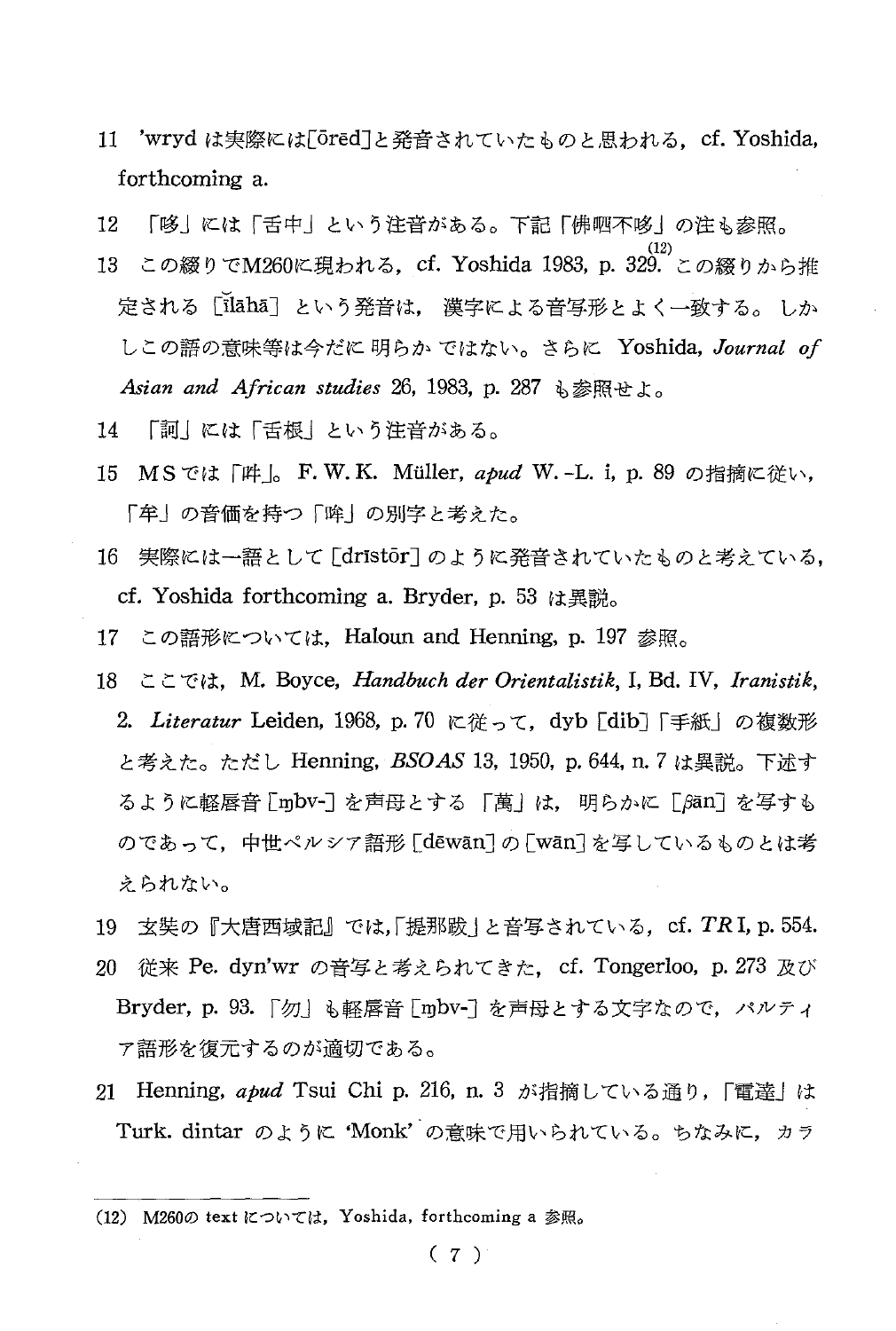バルガスン碑文(=KB inscription)のソグド語版の第9行目の δyno'ry (O. Hansen, Journal de la Société Finno-ougrienne 44, 1930, p. 17参照) は、  $\delta$ βr $\delta$ ' の誤読である。第9行は従って次のように読まれるべきである: (ptšk) w'nh "rt w'nkw ZY cy(m)yo t(r)rty'kh  $\beta$ (wc)ot ZY ZKn z-'wr δβrδ' c'nkw βγy 'xšywny 'yny ptškw'(p)h (pty)γwš...  $\lceil$ (χολδ' τ) 汗がこの奏上を聞いたとき… |。

- $22.$ 「哆」には「舌頭」という注音がある。上述したように、「薩哆喡詵」の 「哆」には「舌中」という注音がある。しかし,いずれの場合にも「哆」は イラン語の[t]を音写しているので, 各々の注音の意味 するところは明ら かではない。
- 23 Haloun and Henning, p. 189, n. 6 は、これが Pe. frestag の音写か, Pth. freštag の音写かの判断を控えている。しかし、一般に漢語の審母(\$-) は、イラン語の & に対応するので、 ここでも Pth. 形を復元するのが適切で ある。Cに見出される 音写語の多くが Pth. 形である点については, 上記 'rw'ng'n の項を参照されたい。
- 24 Henning, BSOS 9, 1938, p. 561, n. 1 は、漢字音写形はソグド語化した 発音 rasēne に基づいているものと考えた。そしてその際「嚨」nang の-ng は、中央アジアに於ける方言的特徴として消失していたものと考えた。しか し後述するように,「嚨」が属する曾摂では -ng は消失しないので,Henning のように考えることはできない。

<sup>(13)</sup> Hansen の読みは, W. Radloff, Atlas der Alterthümer der Mongolei, St. Petersburg, 1892-1899 の拓本によっていくらか改善が可能である。例えば、Hansen, art. cit., p.22, Fragment 9, 7 では t'z-'yk'n'k 'xš'w'nh 「大食の国」と読める。 この同じ語は Fragment 7, 5 (Hansen, art, cit., p.21)+Fragment 1, 21 (Hansen, art. cit., p.20)にも読みとれる。 「大食の国」から判断すれば、rm'wr (Hansen, art. cit., pp.20-21)は xm'yr 「アミール」と 読まれるべきであろう。ちなみにアラビア語 amir は、 ムグ文書では xmyr と綴られている, cf. V.A. Livšic, Sogdijskie dokumenty s gory Mug II, Moscow, 1962, p.108; W. Sundermann, AAntH 24, 1976, p. 97.

<sup>(14)</sup> z'wr δβr- [助ける] については, N. Sims-Williams, The Christian Sogdian manuscript  $C2$ , BTT XII, Berlin, 1985 $\otimes \mathbb{R}$ .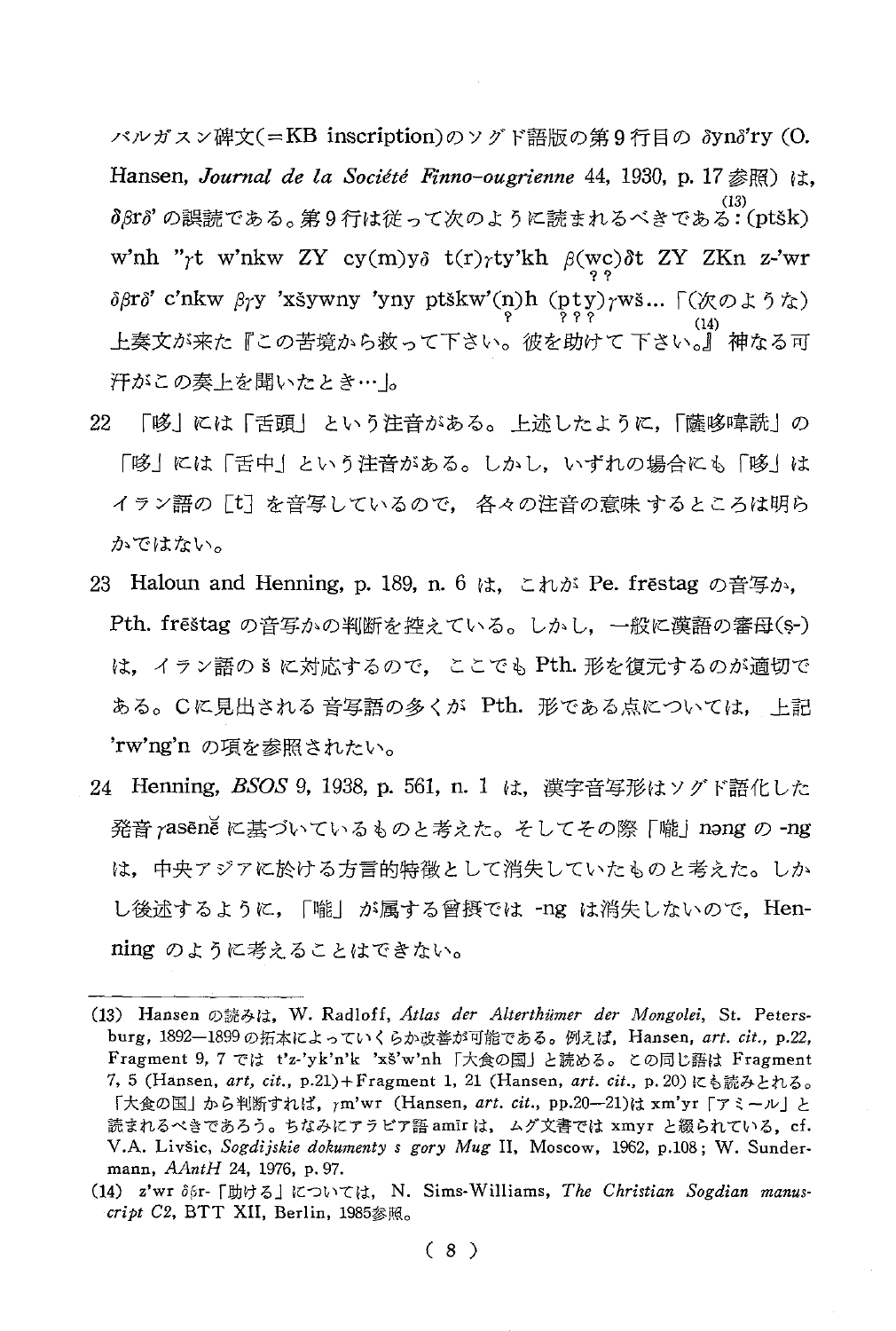- 25 「咖」には「引」と注音され,長母音で発音されていたことがわかる。し かし転写全体には間題があり. Yoshida 1983, p.329, n.19 は. 被音写語が žīwandag ゕ žīwandagān ゕの判断を控えた。ここでは、注音「引」を参 考にして、Žiwandagan の音写形と考えた。なお Bryder, p. 60 は異説。
- 26 MS吵。
- 27 M260 (注12参照) に在証される形式。Yoshida 1983, p. 329 でも述べた 通り、「哩」の字から-d-が摩擦音「ôl として発音されていたことがわかる。
- 28 この発音は、Henning, BSOAS 10, 1943, p. 52, n. 4 が、アルメニア語 形 Kamsarakan-k' と漢字音写形を参考にして再構したものである。
- 29 MSでは旁の部分「可」が残っている. cf. W.-L.i, p. 97. 或いは「柯」 ka と読むべきか。
- 30 M260に在証される形式。
- 31 「未冒|については上語 'mw の項参照。
- 32 単数形 mhr'spnd については、Sundermann, AoF 6, 1979, p. 125, n. 149 参照。漢字音写形はこの単数形を表わすものと考えた。しかし、複数形の方 が一般的なので、「-dān]を写す文字が脱落したのかもしれない。
- 33 この語はカラバルガスン碑文にも在証される。ただし「黙」の部分は破損 している, cf. 石田, pp. 296-297; Pelliot 1929, p. 249.
- 34 このマニの母の名は、漢語として字義通りには 'full of beauty' を意味 する, cf. S. Lieu, Jahrbuch für Antike und Christentum, Jahrgang 26, 1983, p. 196.
- 35 この語はマニ教文献以外にも現われる。cf. TR I, pp. 569-570; TR II, p. 153.
- 36 マニ文字で書かれたソグド語 mwj'k (GMS § 990) も参照。 これは. 西 イラン語から借用されたものか、或いは西イラン語の影響で成立したソグド 語形と考えられる, cf. GMS §990。漢字音写形は、このソグド語形とよく 一致する。

 $(9)$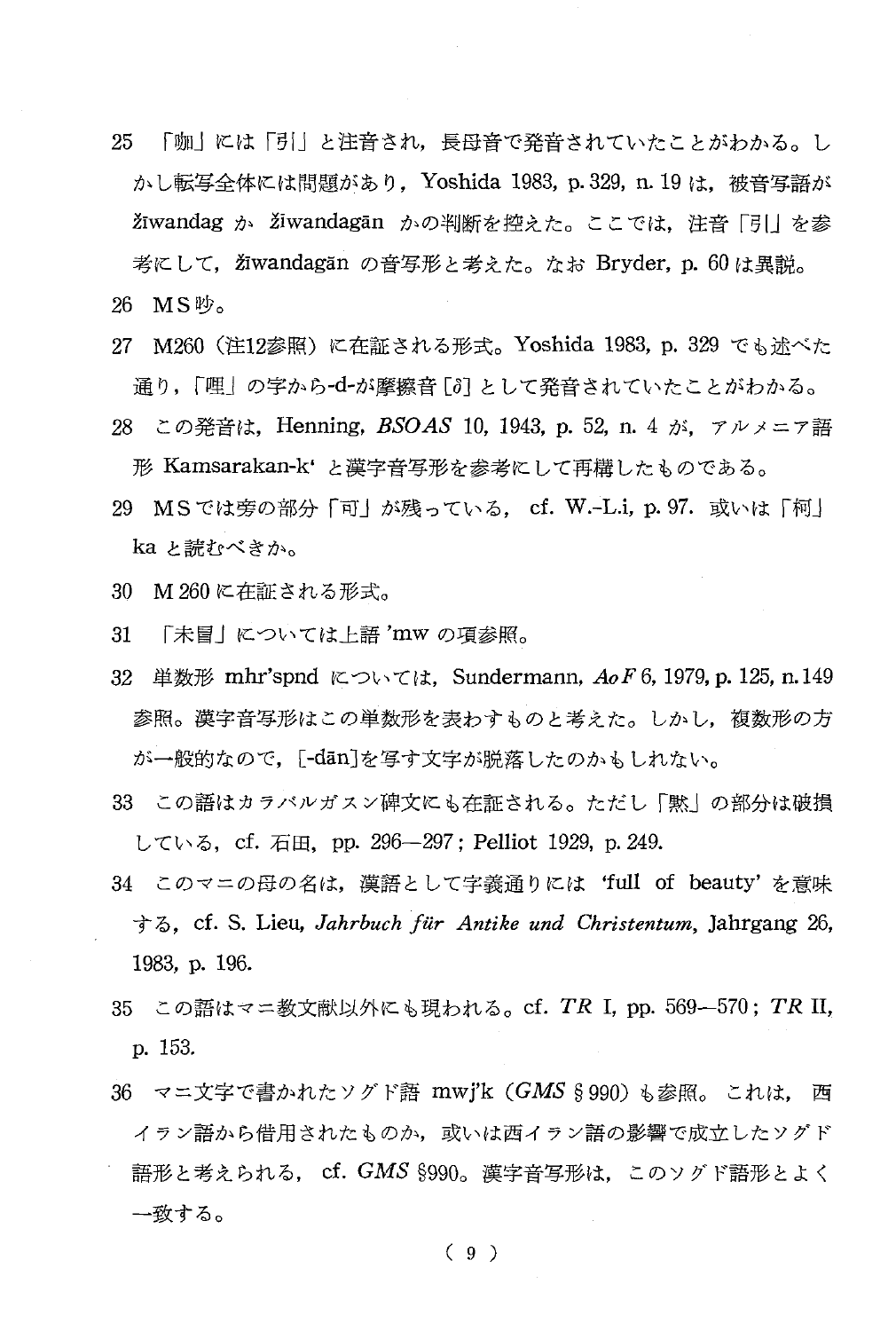- 37 この字の発音については. W.-L.i, p. 86参照。
- 38 漢字音写形は. ソグド文字による転写形とよく一致するので, [mã]を 音写する「麼」が誤写によるものだとは考えられない。一方この verse の トルコ語訳 tükäl urunčagli $\gamma$  ašnugi "la possession primordiale du gage totale", (cf. J. Hamilton, *op. cit.*, p.48)は, これが myhrb'nyft から翻訳 されたものであることを示している。恐らく、本来の [mihrbānīft] が何ら かの理由で(例えばbがまわりの鼻音に同化することによって), [mihrmanift] と発音されていたのではないだろうか。
- 39 Tongerloo 1982, p. 269 は \*(a)nōšāgān 'immortals' の音写形ではない かと考えている。「耨」には nou という発音もあるので、音写の面からは大 きな問題はない。しかし、「耨沙喭」に対する注釈 「譯云一切浄信聽者」に よって Tongerloo の説は容易に斥けられる。
- 40 マニ教ソグド語の nr'wš'k, etc. はパルティア語からの借用語と見なし得 るだろう、cf.  $GMS$  \$990.
- 41 MS攥。「摸」とその別字「摹」の混成によるものと考えた。
- MS嘌。この emendation については, W.-L. i, 1926, p. 121 参照。  $42<sup>°</sup>$
- この語形については、Henning, Sogdica, pp. 46-47参照。 43
- 44 この語の発音については、 Yoshida, Journal of Asian and African Studies 26, 1983, p. 287参照。ここでは, Sundermann, KG, p. 35, n. 8 が ソグド文字による転写形から想定した S(1)mattihā のような発音を音写して いるものと考えたい。

<sup>(15)</sup> Hamilton は、トルコ語訳されたこの verse, tükäl urunčaqliy ašnuqi kök tänri xani を 'La possession du Gage Total, c'est l'Empereur dieu des Cieux primordial' と 訳し、ašnuqi 'primordial' は、トルコ語の語順通り後続の語を修飾するものと考えた、cf. Hamilton, op. cit., p. 47。しかし、 パルティア語 の原文 だけでなくトルコ 語訳で用いられている punctuation も、明らかに ašnuqi が先行の語を修飾していることを示している。因みにこの讃 歌のソグド語訳でも、hsyng の訳 pyrnmcyk は、ソグド語の通常の語順に反して名詞に後続し ている, e.g.  $\beta$ yr'm'nty pyrnmcyk.

<sup>(16)</sup> ソグド語訳 『佛説善悪因果經』の nr'wš'k (1.82)は, 動詞 nr'wš「聞く」 の現在不定詞 (或いは動名詞) であり, この語とは別のものである。従って KG, p.186 (s. v. nr'wš'k) の buddh. nr'wš'k は削除されるべきである。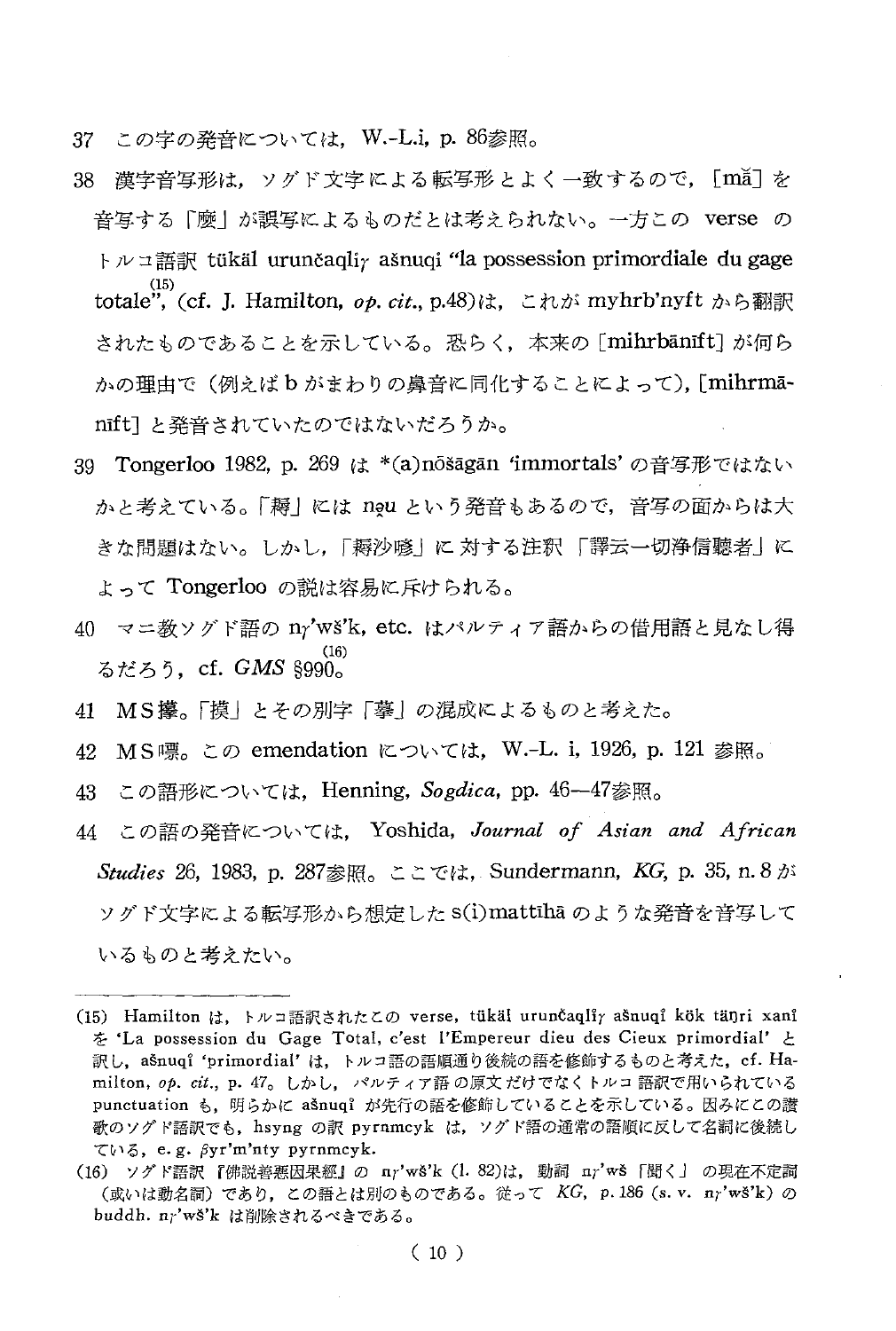45 MS麗。この emendation については、Yoshida 1983, p. 326, n. 5 参照。 46 Bryder, p. 53 は異説。

- 47 1986年8月, 筆者が British Library に於いて, original の写本を調査 したところ,この字は「曬」ts'iän と書かれていることがわかった。下述す るように,この種の資料では, tś'- のような有気音の声母は音写用には用い られないので,何らかの字の誤写である。ここでは文脈から判断して,「曬」 に改めた。なお Bryder, p. 53 は異説。
- 48 MS呼。この emendation については、Yoshida 1985, p.60, n. 24 参照。
- 49 Yoshida, ibid. では [wy](cyok) と再構した。しかし, KG の wz'yo か ら判断すれば [w](cyok) と復元するのがより適切であろう。パルティア語 の [ž] はこの語と上記の pdmwcn に於いて, ソグド文字 c[č, j] によって 音写されている。これは,パルティア語の[2]が,中央アジアでは[J]とも発 音されていたことを示している。
- 50 従来「阿雲船咻詵」と読まれてきたこの音写形の「阿」には. MSでは卜 が付加されているので、削除されるべきである。
- 51 ソグド文字による転写から復元されたものであり、このような語形は在証 されていない, cf. Yoshida 1985, p. 56.
- 52 Yoshida 1983, p. 328 は「娑」sâ の誤写と考えた。しかし, この資料で はs, š, z, ž がときに混乱する場合があるので (下記5.5参照), ここでは本 来このように書かれていたものと考えた。
- 53 Sundermann, AoF 6, 1979, p. 121, n. 90は, [xruštag]と発音されてい たと考えている。
- 54 y'qwp という形式も知られている. cf. F. W. K. Müller, HR II, p. 47, n. 1。 漢字による音写形はこの形式により近い。
- 55 yzd の発音 yaz(a) については、Sims-Williams, op. cit., p. 68参照。 ここでは、Boyce (A reader in Manichaean Middle Persian and Parthian, Acta Iranica 9, Tehran-Liège, 1975, p. 16) のシステムに従って yazad と復元した。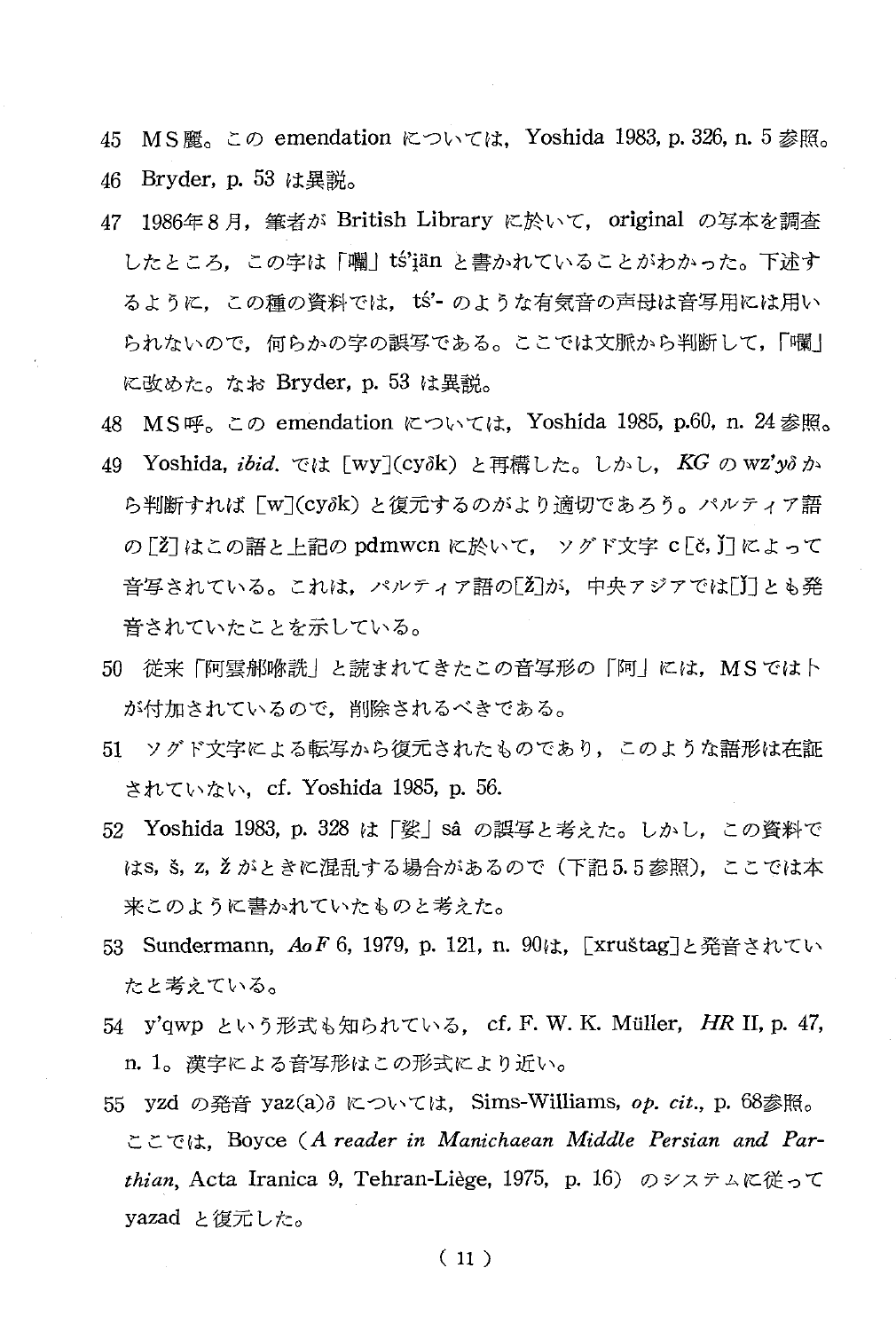## 3. 不明語のリスト

上記のリストに収められた,ほぼ確実に対応のイラン語形が指定できる転写 形の外に、イラン語形を今だに復元できないものがいくらか残っている。本節 では、それらを列挙しあわせてその問題点や解決の糸口について考察してみた  $\mathbf{b}$ 

Tでは次の3つの音写形が不明である:「未勞 (俱孚)」[路傷].「業羅決]。

「未勞」mjwei lâu (T)1281b10 の「未」の読みは Aurousseau, art. cit, p.56 によって確められている。しかし、「未」mjwei (>mbvi)は軽唇音を声 母とする文字であり、 軽唇音「mbv-]は、この資料では例外なく摩擦音「β]を 音写している、 cf. 下記4.1.2。従ってこの読みが正しいとすれば、語頭に摩 擦音「6] を持つ語を復元しなければならない。ところがソグド語以外では、有 声の摩擦音が語頭に立つことはないので、「未」は「末」muâtの誤写と考える べきである。また,語中の[ð-], [-1-], [-г-] がしばしば,漢語の入声の-tと来 母 1- との結びつきで音写されることも (下記4.2.4 参照), この想定を支持す る。「末勞」は、 $\frac{m}{b^a} \frac{d}{l} (\frac{\breve{a}w}{\breve{o}})$ のような発音を示唆するが、世界の中心にある 山の名前であるこの語を、本来の形に復元することは今のところできない。な お Schaeder, Urform und Fortbildungen des manichäischen Systems', Vorträge der Bibliothek Warburg IV: Vorträge 1924-25, p. 70, n. 3は, これを sumeru の音写と考えたが, Henning, Orientalia 5, 1936, pp. 86-87 によって否定された。

「路傷」 luo jäk (T) 1281b17 は文脈から判断して、 Saklas (Syr. 'šqlwn, (19)<br>Pe. šklwn, etc.) をあらわすものらしい, cf. TRI, p. 525. Aurousseau, art. cit., p. 56 は, 「傷」は実際には 「傷」 と 「傷」 t'âng の中間的な字形をし

<sup>(17) ()</sup>の中は、羅常培『上掲書』、pp. 163–68に従って再構した9世紀の西北方言形である。

<sup>(18)</sup> 現在東洋文庫から入手できる写真で見る限り、当該の文字は「未」と書かれている。筆耕者は, 彼にとって意味のわからない音写語を筆写する際、「末」か「未」についての判断を控え、どちら にも読める字形で書いたのではないだろうか。

<sup>(19)</sup> Sundermann, AoF 6, 1979, pp. 99, 118 参照。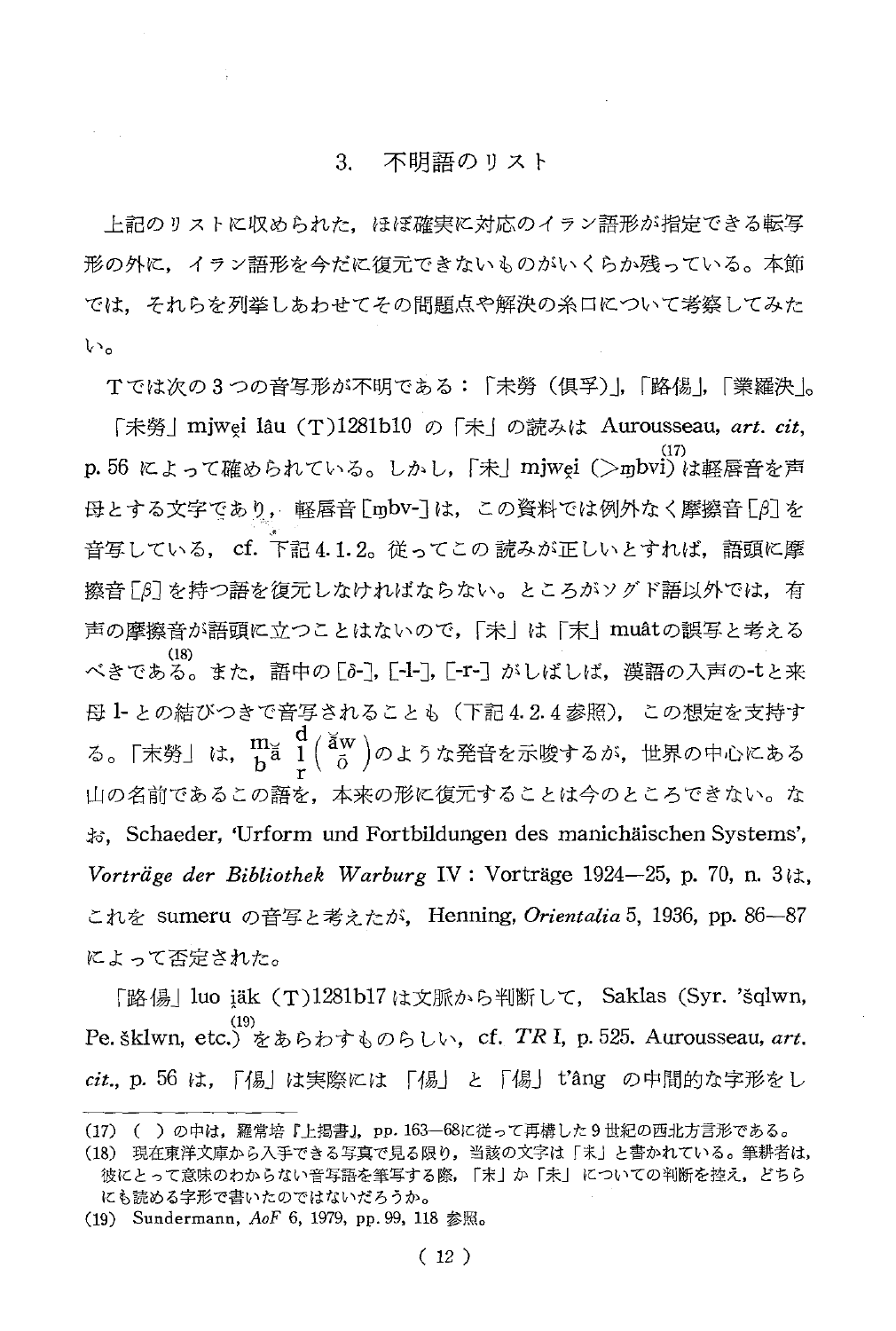ているので、筆耕者自身が正確な字形について確信がなかったのだろうとして いる。来母(l-)の字だけでは語頭のr-を音写することはないので (cf. 下記4.1. 4),「路」は、1かるを音写していることになる。 しかしソグド語以外では、摩 擦音∂が語頭に立つことはないので、1- で始まる語を復元しなければならない。 Pe. でも Pth. でも 1- で始まる語の多くは、 アラム語からの借用語なので, これも借用語なのかもしれない。

「業羅決(泱)」ngiɐp lâ kiwet (iang) (T) 1281b18 の最後の文字について は, TR I, p.525 は「泱」の読みを採り, 「決」との confusion も可能であ るとしている。Aurousseau, art. cit., p. 56 は、 そのどちらの読みも可能で あり,筆耕者自身がどちらを写しているのか知らなかったのだろうとしている。 この語は、Syr. Nbr'yl (或いは Nmr'yl, cf. Lieu, art, cit., p. 205)に当る 語の転写である。-yl を写す文字 はおそらく 「泆」iět と読むべきであろう。 しかし「業羅泆」は, TR I, ibid. が言う通り Nbr'yl よりむしろ Gbr'yl の 音写としてふさわしい。Gbr'yl は天使の名前であり、ここで期待される Saklas つがい と番を為す女の悪魔の名前ではない。

Cの「(大)門荷翼 | muən râ jək (C) 1280b22 については. Haloun and Henning,  $pp.209 - 210$ 参照。

Hでは非常に多くの語が未解決のままである。中世ペルシア語による第一讃 歌は不完全にしか保存されていないが、ほぼ完全に保存された verse で対応 のイラン語形が不明なのは, verse 9, 10, 11 である。

Verse 9 は 「門・屈利呼唵哞」 muən kuət (xuət) lii xuo ·âm miəu (H) 1270b23 と読まれる。このうち「唵」は影母の字であり、この資料では影母の 字は語頭にしか立たないので(下記4.1.7参照),ここで少なくとも一つ語の切 れ目がある。

<sup>(20)</sup> Lieu, art. cit., p. 205 は、 Sklwn を表わす音写語の短縮形ではないかと考えている。しか し「路傷」は、Šklwn のどの部分にも似ていない。「路傷」がもし「賜路」śiäk luoのような音 写語の誤写と考え得るなら、Šklwn にいくらか近くなる。

<sup>(21)</sup> もし「呼唵哞」が「唵呼哞」の誤写と考えることができるなら、この形式は \*abhumb の音 写形「唵呼布」と極めてよく似ていて、\*abhumbに対応する中世ペルシア語の動詞の命令形ノ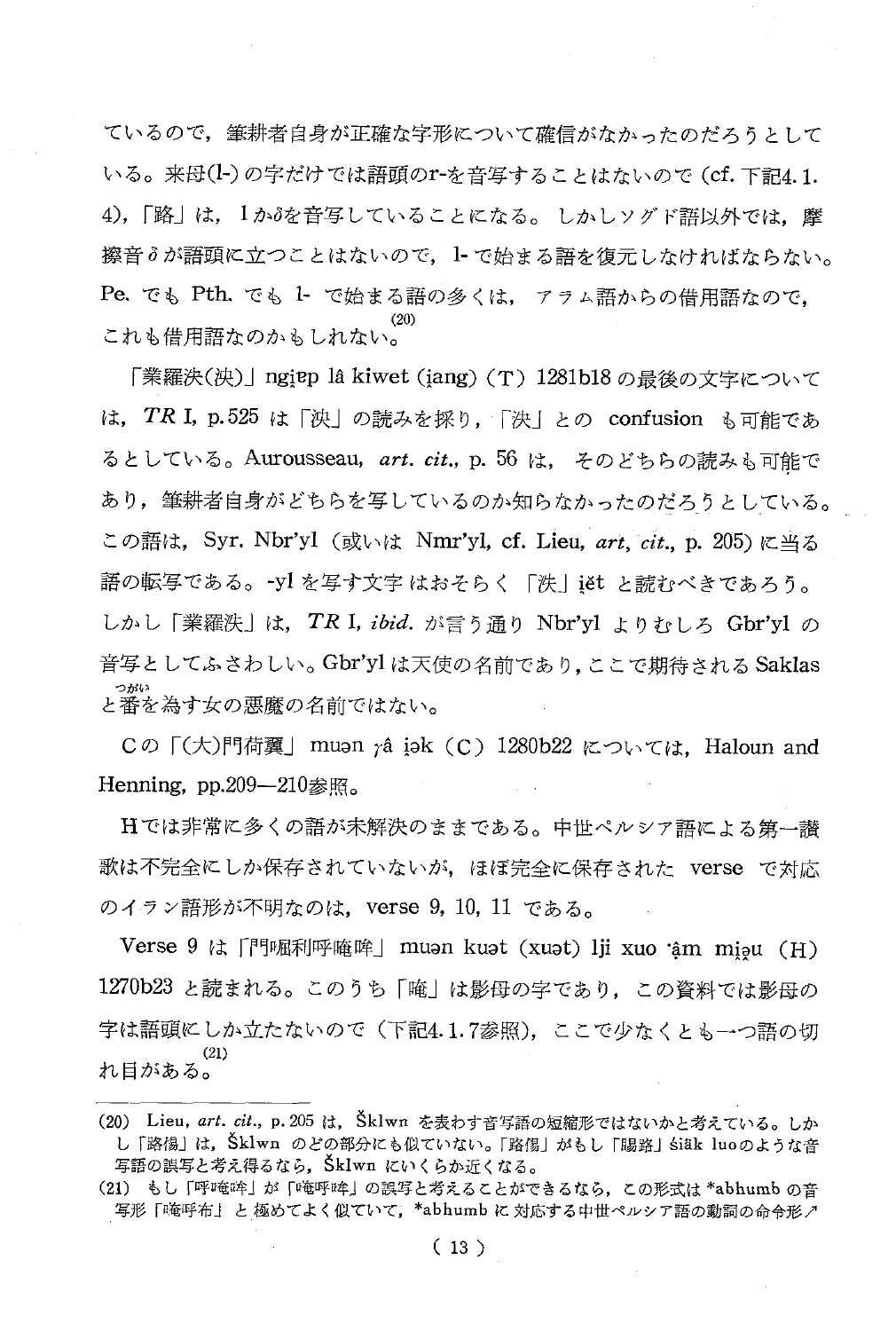Verse 10 「謀蘇哞曀而坭緩 | miau suo miau jet n'ai niei  $\gamma$ uân (H) 1270 b23及びverse 11 「奴嚧呼詘欝□□□涅薩底」 nuo luo xuo k'iuat iuat [ ] niet sât tiei (H) 1270b24を筆者は bwz-wm 'z dyw'n drwxš'n 'wd [pryg'n]-?-と復元することを提案した, cf. Yoshida, forthcoming a. この再 構は概ね次節で得られる転写のシステムと合致している。ただし bōz-um「私 を救え」のzuを写す「蘇」Suo 及び az 「~から」の z を写す「而」nízi につい ては、下記5.5を参照されたい。また下記4.1で 述べる通り、 軽唇音以外では 漢語の無声有気音は音写用に用いられることはないので、「詘」k'iuat は誤写 に違いない。ここでは,本来「訕」\$an であったものと考えた。因みに大谷探 険隊将来のマニ文字で書かれた文書(cf.古谷清『考古学雑誌』1/5,1911,p.322) vzu, 次のような一節がある:

'wt 'c dyw'n drwxš'n 'wd pryg'n bwxt hynd 「そして汝は彼らを悪魔· 悪鬼・魔女たちから救った|

「涅薩底」は $n_{{\rm d}s}^{{\rm n}\vphantom{1}}$  s(ăr)t $\binom{\vphantom{1}\vphantom{1}}{2}$  のような発音を示唆するが,nyst [nēst] [~ がない」と復元するのが最も適切であろう。 しかし これは、 筆者の 再構した verse 10. 11の残りの部分とは文脈的に合わない。Yoshda, ibid. でも指摘し た通り、この語の前に一つの verse 全体が失なわれてしまったのかもしれな  $(25)$ い。

第三譖歌では verse 20 「雲部囉哞」 jiuən nâ lâ miəu (H) 1274b21 が不明 である。これについての従来の研究及びその問題点については Yoshida 1985, p.57 及び *id*., forthcoming b参照。

(24) この文書については別に論文を用意している。

<sup>√\*&#</sup>x27;bhwm- "reveal"の音写形ではないかと疑われる。もしこの解釈が正しいとすれば、全体は mn kwry(h) 'bhwm [man köri(h) abhumm] [私が目くらであることを明らかにして下さい (=私が如何に無知であるかを知らせて下さい)」と訳すことができる。Boyce, List, p. 5 の \*abhum に対して \*abhumm を想定することについては Yoshida, forthcoming b 参照。 \*kōri(h)についてはNP kūrī 'blindness'参照。

<sup>(22)</sup> 最後の文字には注音「□□□反引聲」が添えられている。

<sup>(23) 「</sup>嘖而」は、このままではむしろ Pth. 'c, 'ž [až]に対応する。中世ペルシア語の文献に, パ ルティア語形が現われることは珍らしくないので(cf. P. Tedesco, MO 15, 1921, pp. 186-89, 240-41), 本来この形式で発音されていたのかもしれない。

<sup>(25)</sup> 実際に例えば第三讃歌の verse 21 は書き忘れられ, 後に行間に書き足されている。